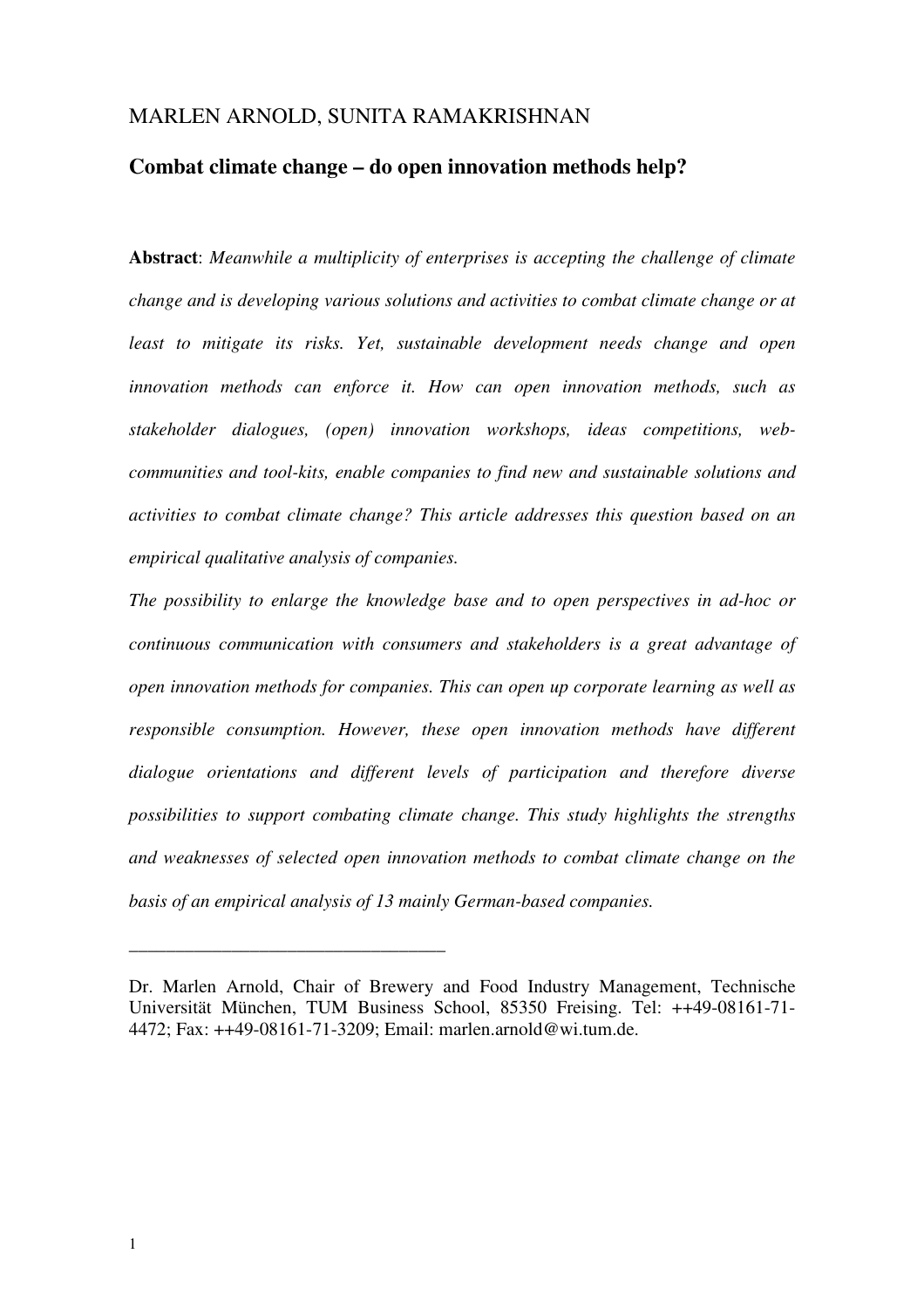### **Introduction**

One of the critical questions for managers, policy-makers and other stakeholders is the importance of innovation and organisational learning in order to influence corporate responses to climate change. Climate change requires more than technical innovation and improvement. To guarantee a "development that meets the needs of the present without compromising the ability of future generations to meet their own needs" (Brundtland 1987) societal change, the creation of new institutions and green technologies are necessary (Ghosh 2001; Ghoshal et al. 2000). Climate change presents fundamental challenges to prevailing business models as companies trying to implement sustainable and climate-oriented requirements may find their conventional way of operating fundamentally challenged (Walsh 2006):

- Processes and products need to be changed fundamentally
- Completely new information and ways of thinking need to be integrated into management decision-making processes
- New ways of external and internal communications with groups of stakeholders need to be identified and implemented
- Companies' basic values and knowledge systems need to be changed.

These challenges will, for the majority of all companies, require new or recombined knowledge or ideas and fundamental changes in corporate strategy and objectives (Teece et al. 1994; Arnold 2007). Therefore, the use of open innovation methods and organisational learning become a key element of any effort to implement climate protection and sustainability effectively within companies.

Although there is an extensive literature on the actions that have been taken by companies, such as developing new modes of production and new products, initiating new modes of participation or stakeholder engagement, less attention has been paid to the role that open innovation methods and organisational learning play in influencing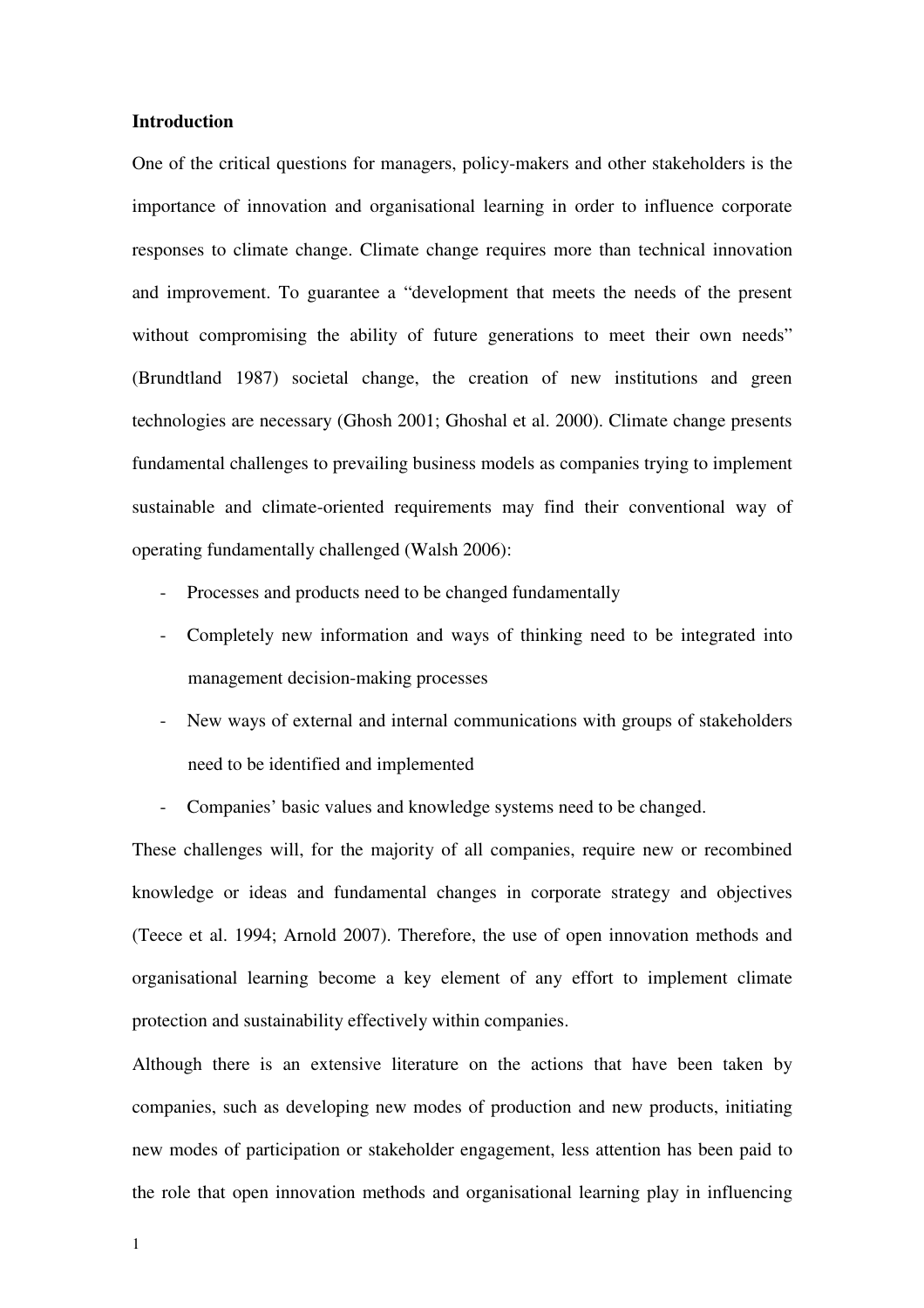the specific actions taken by companies. The wide variations in corporate responses to climate change open up a series of questions around:

- When and why open innovation methods pursue processes of learning and change to integrate sustainability and climate protection into business practices and strategies
- What effect these innovations generated by open innovation methods have (in terms of reducing companies' greenhouse gas emissions)
- What open innovation methods promote or inhibit in the process of combating climate change and organisational learning

Even though the management studies literature provides answers to these questions in the broader context of corporate strategy, little has been written specifically on climate change and sustainable development in general. Given the weaknesses in the theoretical frameworks, this chapter seeks to advance the literature by examining empirical evidence from thirteen mostly German-based companies in the fields of housing, construction, transport, and information and communication technology (ICT) that have used open innovation methods to develop climate-protecting or sustainability innovations. The article consists of seven sections: sustainable and climate change, open innovation methods, conceptual framework, methodology, results, conclusions and consequences.

## **Sustainable and climate change**

Due to a global increase in mechanization and the social development of societies, human activities reached new levels and scope in time and space causing complex risks (Arnold 2007). In order to face and manage these risks in a responsible way, using lifecycle and long-term perspectives, sustainable development aims at, in economic terms an efficient, in social terms a fair, and in environmental terms a compatible,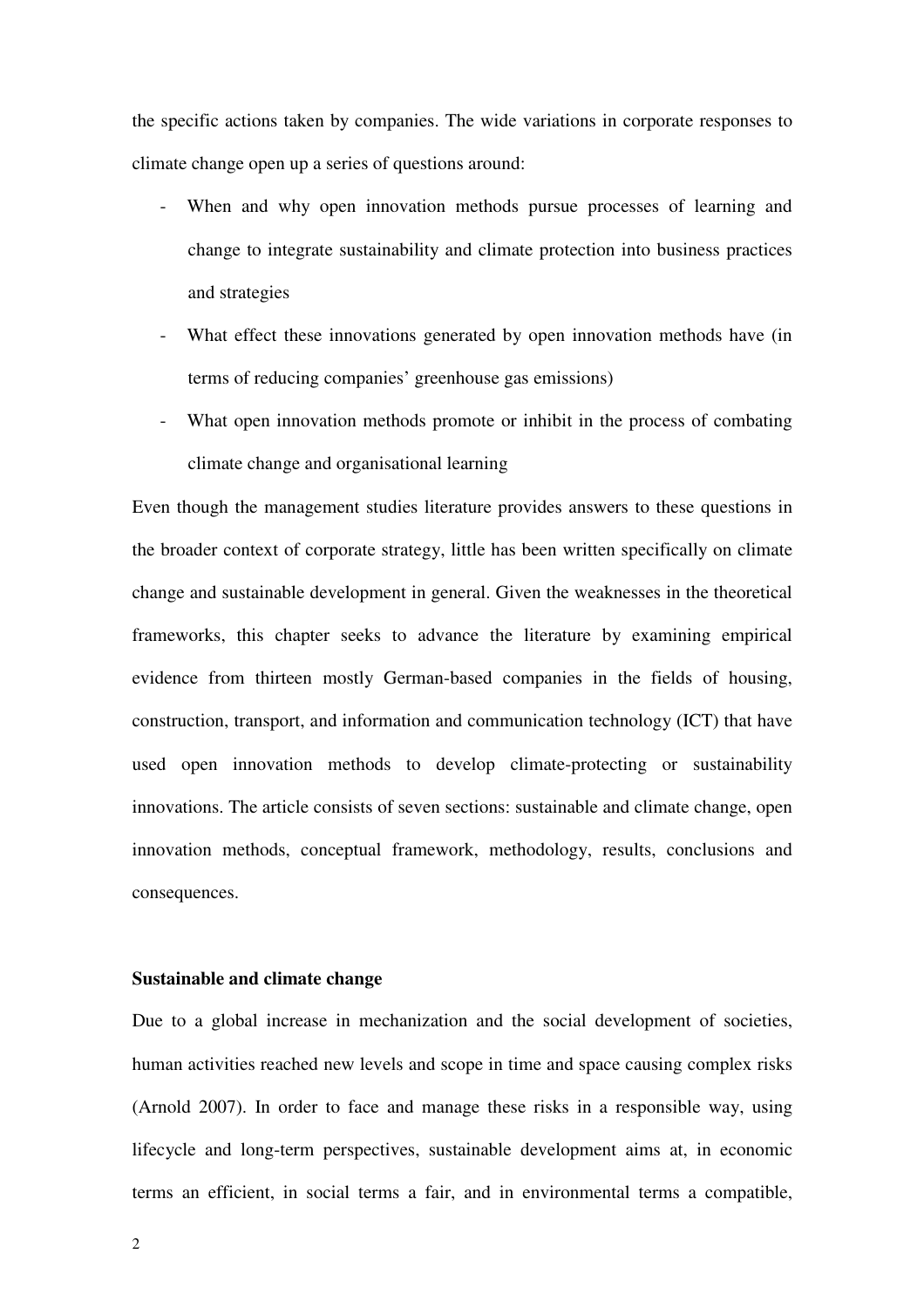development. The idea of sustainable development confronts firms with several new challenges. Some of the main sustainable requirements are (1) implementing and realizing the national sustainability and climate-protection strategy, (2) including the interests of different stakeholder groups, (3) changing routines and processes towards more sustainability and climate protection, (4) considering long range consequences, (5) generating and offering sustainable and climate-protecting solutions, and (6) focussing on lifelong and sustainable- and climate-protecting-oriented learning.

While many articles dealing with sustainable development acknowledge the role of new knowledge and its diffusion in the company, literature for the most part neglects the role of learning and change processes in the implementation of new concepts. Most approaches concentrate on instrumental aspects and the development of new management concepts or tools, rather than highlighting the conditions and the dynamics of how such instruments and concepts can be successfully realized in companies (Arnold 2007). In the context of sustainability, companies' decision making has to be long-term and sustainable. According to the regulative view of sustainability, mutual learning processes lead to more sustainable patterns of action (Hübscher and Müller 2001). In general, this kind of learning also includes stakeholders. If firms accept and use the interests of stakeholders for their product and service development, their strategies and their corporate development, as well as for the initiation of interactive learning processes, open innovation methods will serve as a chance for accelerating sustainable development in society in the long run.

Renn and Webler (1996) argue that even environmental problems are suitable for cooperative processes, because these procedures need collective binding arrangements that are neither deduced from the rationality of experts nor legitimated by the use of political routines. That is why in stakeholder dialogues companies discuss particular and/or structural problems that result from business activities with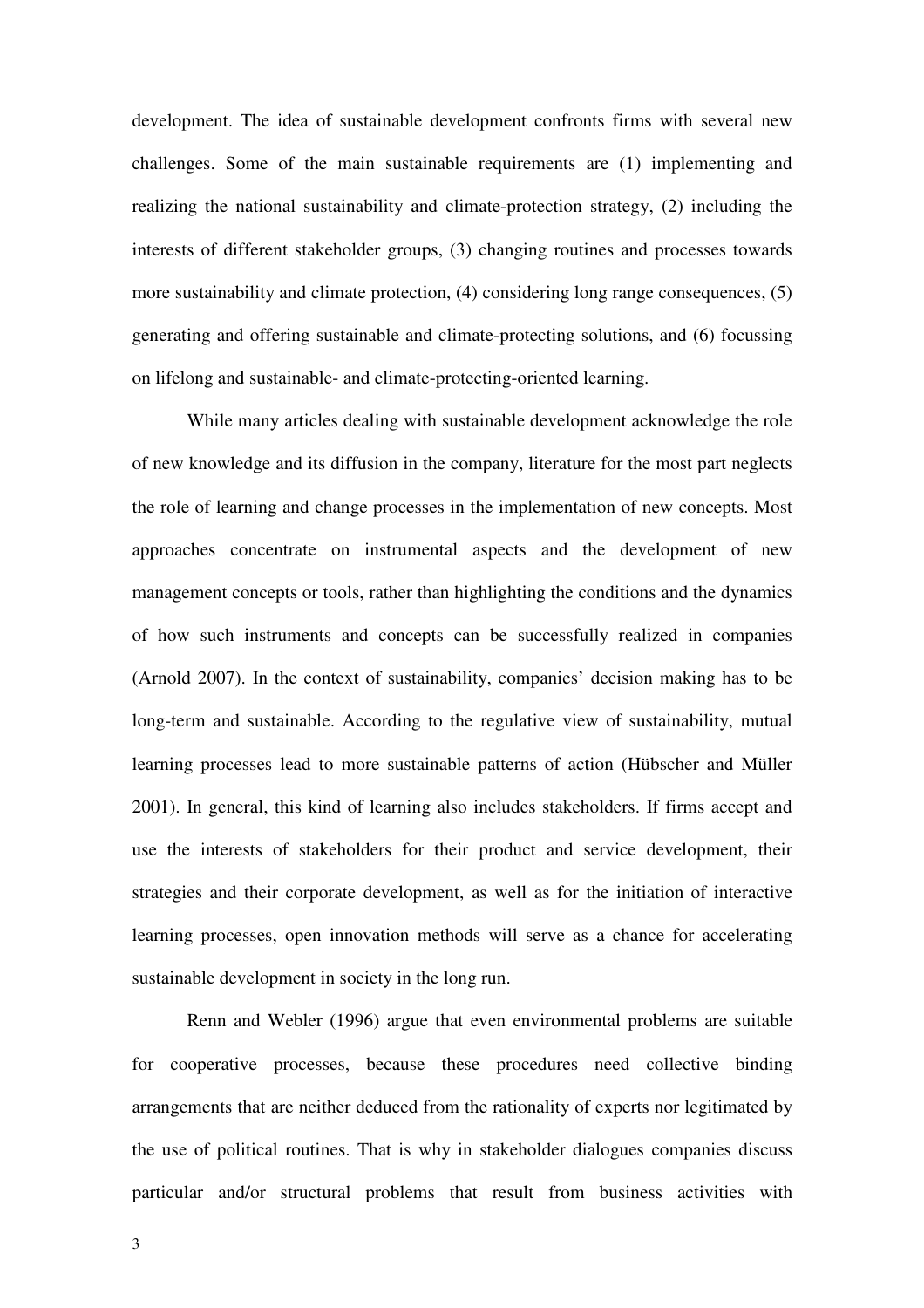stakeholders (Hansen et al. 1997). The dialogue's focus is set on reducing social and environmental impacts and improving entrepreneurial routines and processes towards more sustainability. Analyzing open innovation methods means considering if new or changed action patterns have led to far reaching entrepreneurial learning processes or if these methods are part of a green washing campaign.

This argumentation follows Argyris and Schön's (1996) idea of organisational learning; a change in the behavior of the organisation or its members that is triggered by the often tacitly used set of values and causal beliefs that members of an organisation share. In their systems theory view, Probst and Büchel (1997: 15) define organisational learning as "the process by which the organization's knowledge and value base changes, leading to improved problem-solving ability and capacity for action". This definition integrates the outcome perspective by asserting that organisational learning has to serve a specific purpose. In this context, sustainability-oriented learning is defined as entrepreneurial changes based on changes in knowledge and values which are supported by reflexive and/or emergent processes. The concept of sustainability serves as a fundamental framework in this context.

#### **Open innovation methods**

With respect to open innovation methods, various stakeholders representing different social positions and interests, such as NGOs, investors, government bodies or consumers, can be discerned. Open innovation methods are all methods that open the traditional way of innovating. Traditionally, new products and services were developed by the companies themselves. Nowadays, in research and practice these 'closed processes' have been opened up. Stakeholders and companies increasingly interact and act as shared innovators (von Hippel 1978 & 1988). The new basic principle is called 'open innovation' - a process to combine external and internal competences in the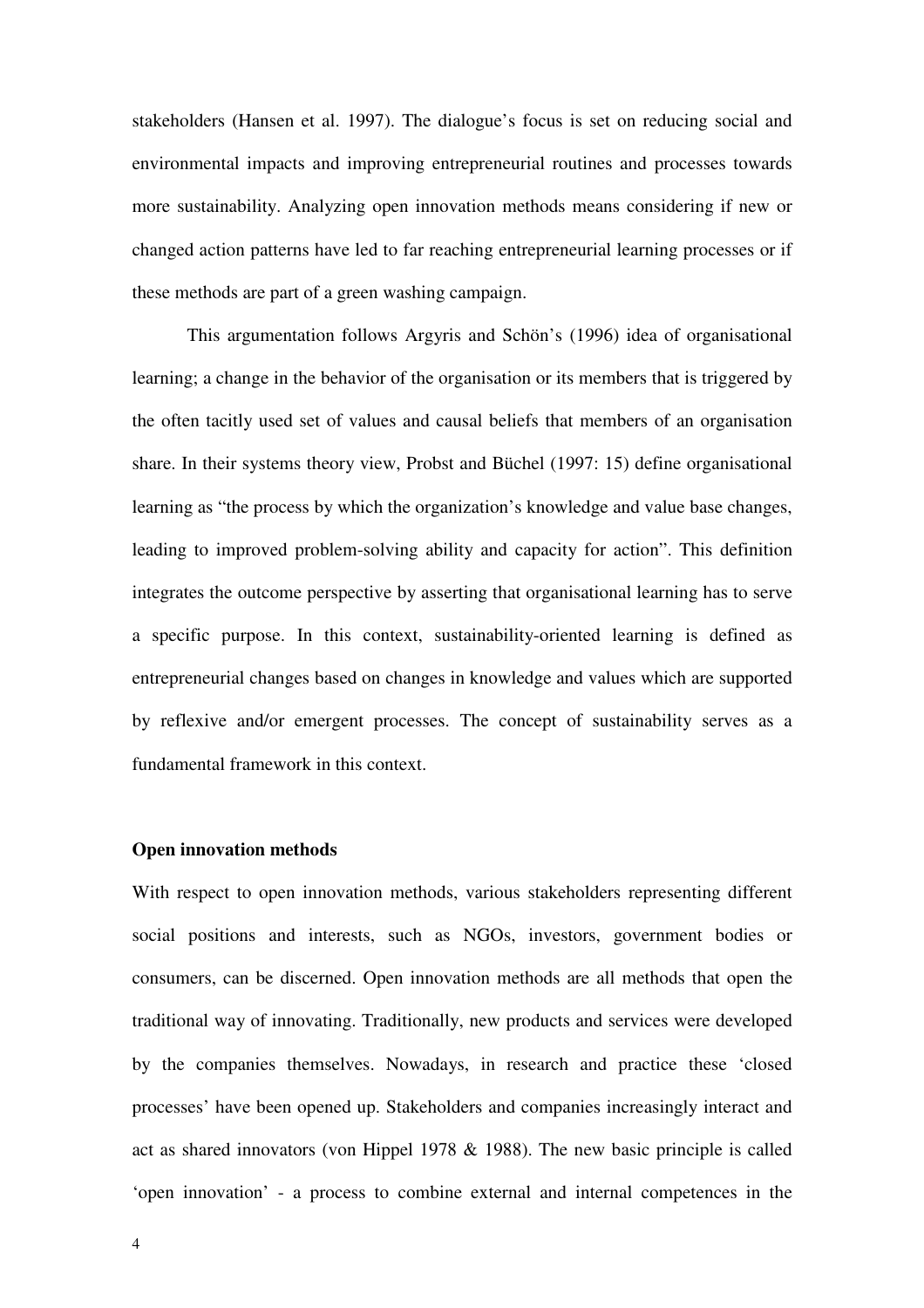innovation process by using different methods (e.g. innovation workshops, idea contests). Previous research has shown the effectiveness of this approach (Franke et al. 2006; Lilien et al. 2002). To realise open innovation, companies can use a number of methods (Urban and von Hippel 1988; Lüthje and Herstatt 2004): A stakeholder dialogue offers a tool to engage people in a serious discussion about a special theme (Arnold 2007). Moreover, they offer a designed and facilitated process for groups to initiate dialogue with those persons and institutions (e.g. companies) that have a stake in their activities. Innovation workshops are interactive meetings that provide a practical framework and structured approach for generating and discussing sustainable solutions that deliver breakthrough results. A web community is a virtual group that takes the form of a social network, an internet forum, a group of blogs, or other kinds of web applications to interact, share knowledge or develop issues (Franke and Shah 2003; Piller et al. 2005). An idea contest is a forum in which persons with a special interest in the topic can generate and hand in creative ideas or concepts with regard to a certain topic defined by an organizer, e.g. the company (Walcher 2007, Piller and Walcher 2006); Toolkits (Franke and Piller 2004; von Hippel 2001).



Figure 1. Open Innovation Methods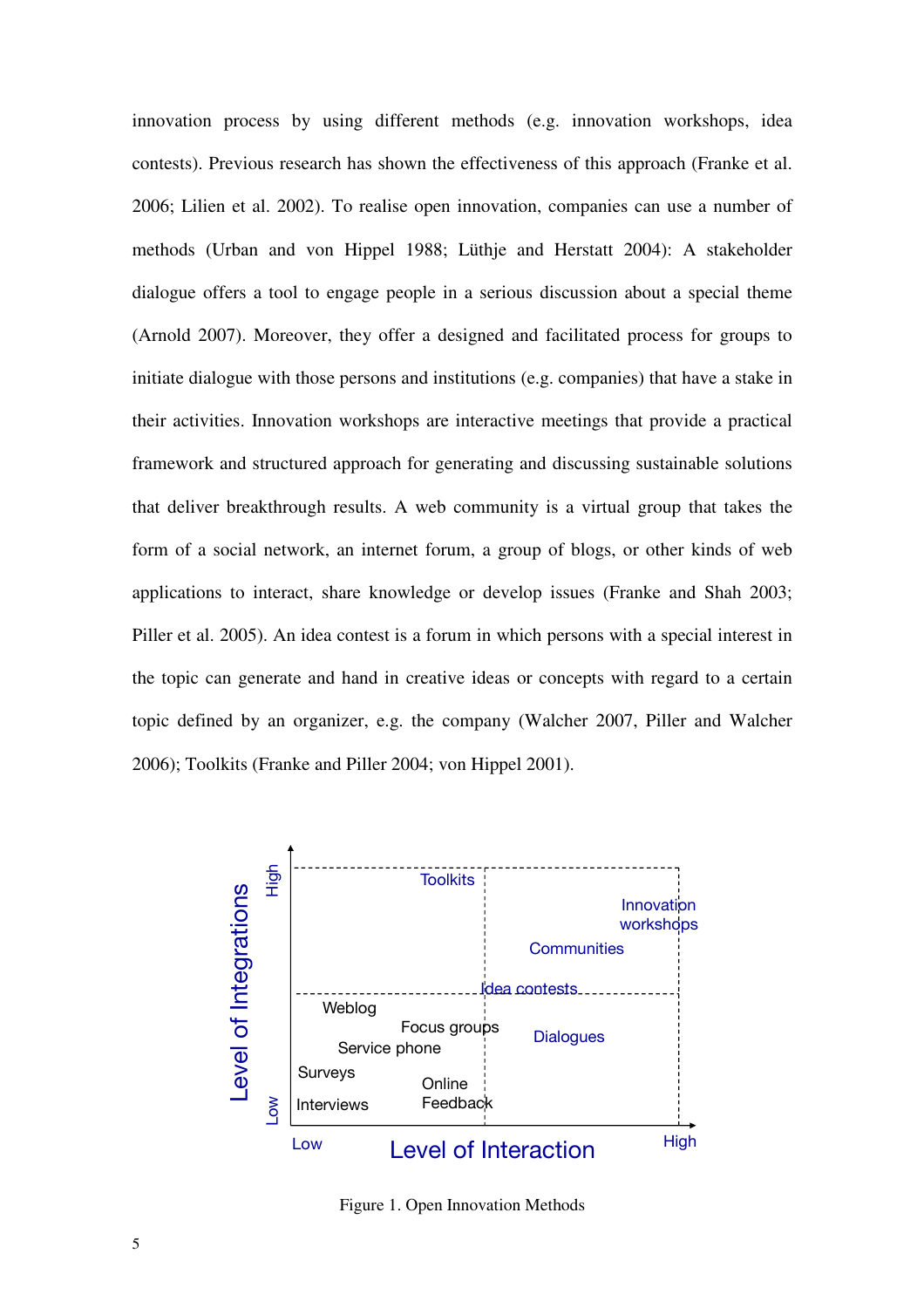All these methods are characterized by dialogue processes. In the context of sustainability mostly environmental and social standards, sustainable strategies and investments are discussed. As companies have to accomplish certain duties and responsibilities in society, in general, open innovation methods have several functions and goals (Boehnke 1998; Hansen and Bode 1999; Osmers 2004) such as: providing information, promoting the mutual understanding of positions and interests and enlarging the knowledge base, finding and discussing realizable solutions. This means opening perspectives in ad hoc or continuous communication and opening up sustainability oriented corporate learning and changing processes, legitimating corporate responsibility and obtaining and improving entrepreneurial image, selecting authoritative decisions, holding-up decisions and generating uncertainty.

The functions of dialogues or interactive processes are based on several theoretical streams. In communication studies, fruitful dialogue processes are characterized by a shared problem definition or a shared understanding of the objectives to be achieved. Brainstorming and the exchange of ideas and interests therefore become part of the process (Hansen and Raabe 1991). In this respect, dialogues are constitutive, because the conditions and the knowledge needed to solve problems emerge while searching cooperatively for solutions (Bechmann 1997). Motivation, attitudes, objectives and knowledge of the participants – even hidden and unconscious ones – appear in the process (Hansen et al. 1996; Kenber and Salter 2002).

Referring to systems theory, dialogue processes do not aim at consensus or at producing securities, but at agreeing on acceptable or sustainable degrees of uncertainty (Luhmann 1989). The function of bindingly engaging in procedures to make decisions is to generate uncertainty by retarding decisions. This is more an expressive than an instrumental function, because these proceedings generate the current security of action patterns with no guarantee for success (Luhmann 1989). Therefore, dialogue processes

6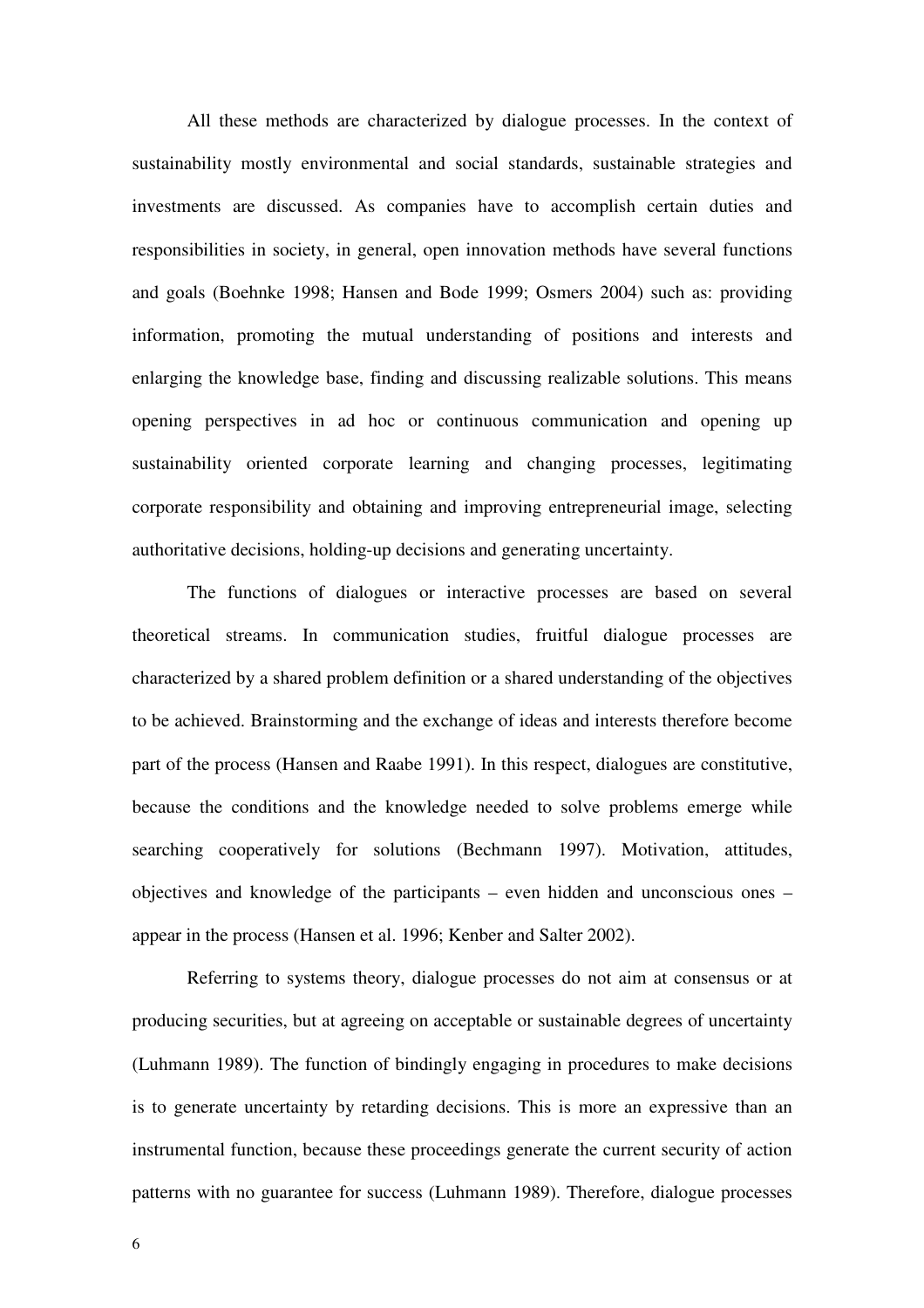or open innovation methods also use this paradox: Making sustainable decisions means firstly to retard decisions and to generate uncertainty in order to cause a current security of action patterns. During this phase of insecurity in the context of communication, it is secondly possible to attain the assurance of the dimension of future uncertainty.

Regarding the results and objectives dialogues can be classified into different levels of participation or interaction and integration. There is not one perspective to the sharing of decision-making with the company. At present, there is no generally accepted framework of participation or stakeholder integration. Yet, Green and Hunton-Clarke (2003) developed a typology of participation that refers to community or public participation based on public communication for risk management. Three company participation levels are distinguished that represent three steps of stakeholder involvement: informative, consultative and decisional participation.

Informative participation describes the transfer of knowledge. The main focus is giving and receiving information. When stakeholders' interests, views, values and attitudes are not explored during an informative stakeholder dialogue these facts are interrogated in a consultative participation. The focus is on mutual understanding of positions. Decisional participation represents the highest level of involvement because stakeholders participate in the actual decision-making processes. This level of participation is characterized by an early involvement and interaction between the company and the stakeholders in the decision-making processes.

The level of participation and stakeholder interaction depend on the company's situation, its spirit and purpose as well as the problems to be solved, the dialogue risks and the aimed results. To make target-oriented decisions before starting a dialogue process, companies should reflect their expectations and their reasons when conducting a dialogue process and the companies should agree on their commitments. The companies should also beware of an anticlimax, e.g., if the aimed results are not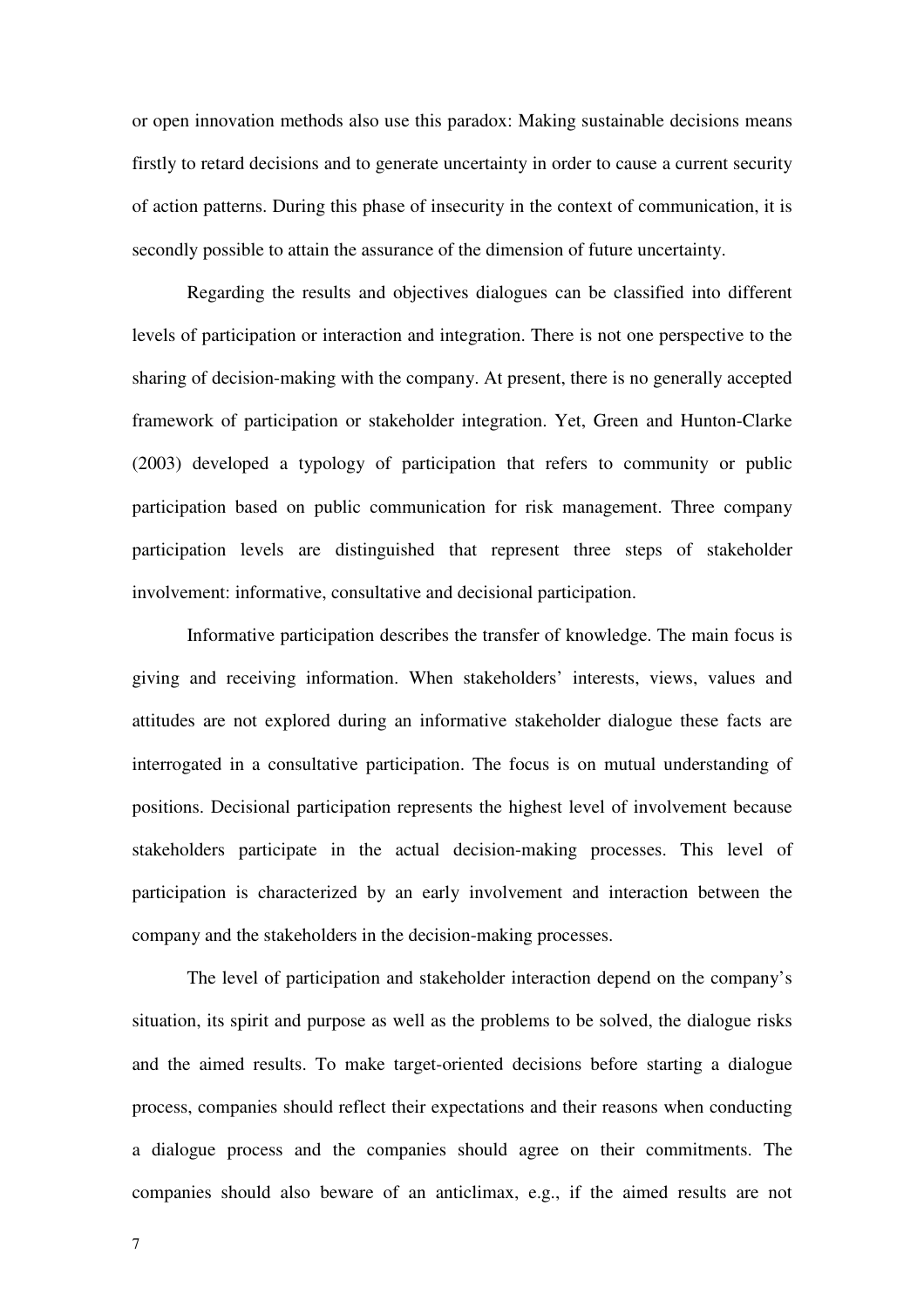reached, these cost-intensive and time-consuming dialogue processes will be deprecated by the stakeholders (Ferdinand 2004). Klein and Steinert (2004) emphasize the sustainability of agreements. If concessions are retracted, relations, networks and image will be damaged badly, even more than before the dialogue process.

#### **Conceptual Framework in light of theoretical Background**

Although some firms successfully used open innovation methods for years, it is hard to find in practice ongoing dialogues, such as dialogues in which products, strategies or product-related environmental and social criteria are discussed, for example in workshops, in panel discussions or company-based communities (Foster and Green 2000; Hansen and Raabe 1991). A great advantage of sustainability-oriented or climate-related dialogues is the possibility to expand the knowledge base and to open perspectives on ad-hoc or continuous communication with stakeholders (Hart 2007). This can open up sustainability oriented corporate learning as well as changing processes. Early participation in product or service development, for instance, enables a company to include customers' practical and contextual knowledge into its strategies and action patterns (Piore et al. 1994). Thus, firms can open up additional sustainable potentials during the use phase of their goods (Hage and Hoffmann 2004). Moreover, different corporate culture types have a different dialogue orientation and therefore diverse possibilities to support sustainable development.

Firms have different and special abilities to act in a sustainable manner and due to their peculiar history and/or corporate culture their "level of initiated participation will ultimately depend on priorities, culture and values of the company" (Green and Hunton-Clarke 2003). Hence, it is of interest how participation or cooperation has an influence on climate-protecting activities. In addition, innovation can change the world: Do open innovation methods really lead to more sustainable or climate-protecting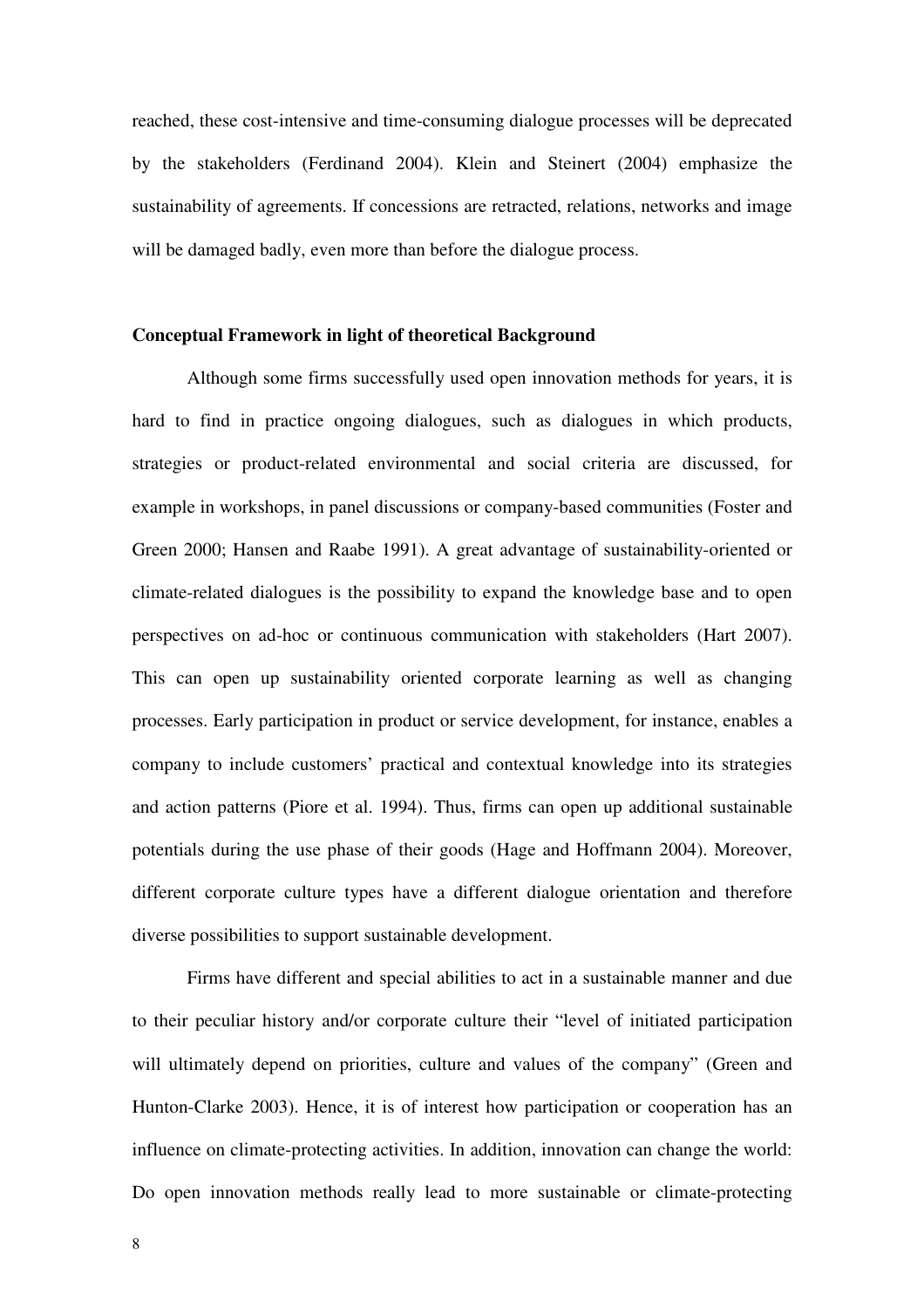innovation? Are interactive innovations better innovations? To identify relevant aspects in the emergence of sustainable learning, innovation and cooperation while using open innovation methods, a conceptual framework has been developed (Figure 2).



Figure 2. Analytical framework for combating climate change

The fundamental assumption in this article, that has to be proved, is that participation or cooperation, innovation and sustainable learning enables companies to find better sustainable solutions to combat climate change. Great changes are to be expected when dialogue processes focus on transferring and creating new and sustainable knowledge into the organisation. These processes can also change the customers' behavior. Nevertheless, according to Hansen et al. (1996), this kind of corporate sustainable change needs a cultural fit in some respects. The goal of this empirical research is to study dialogue processes with customers in where open innovation methods are being/have been used and to study what factors strengthen sustainable change.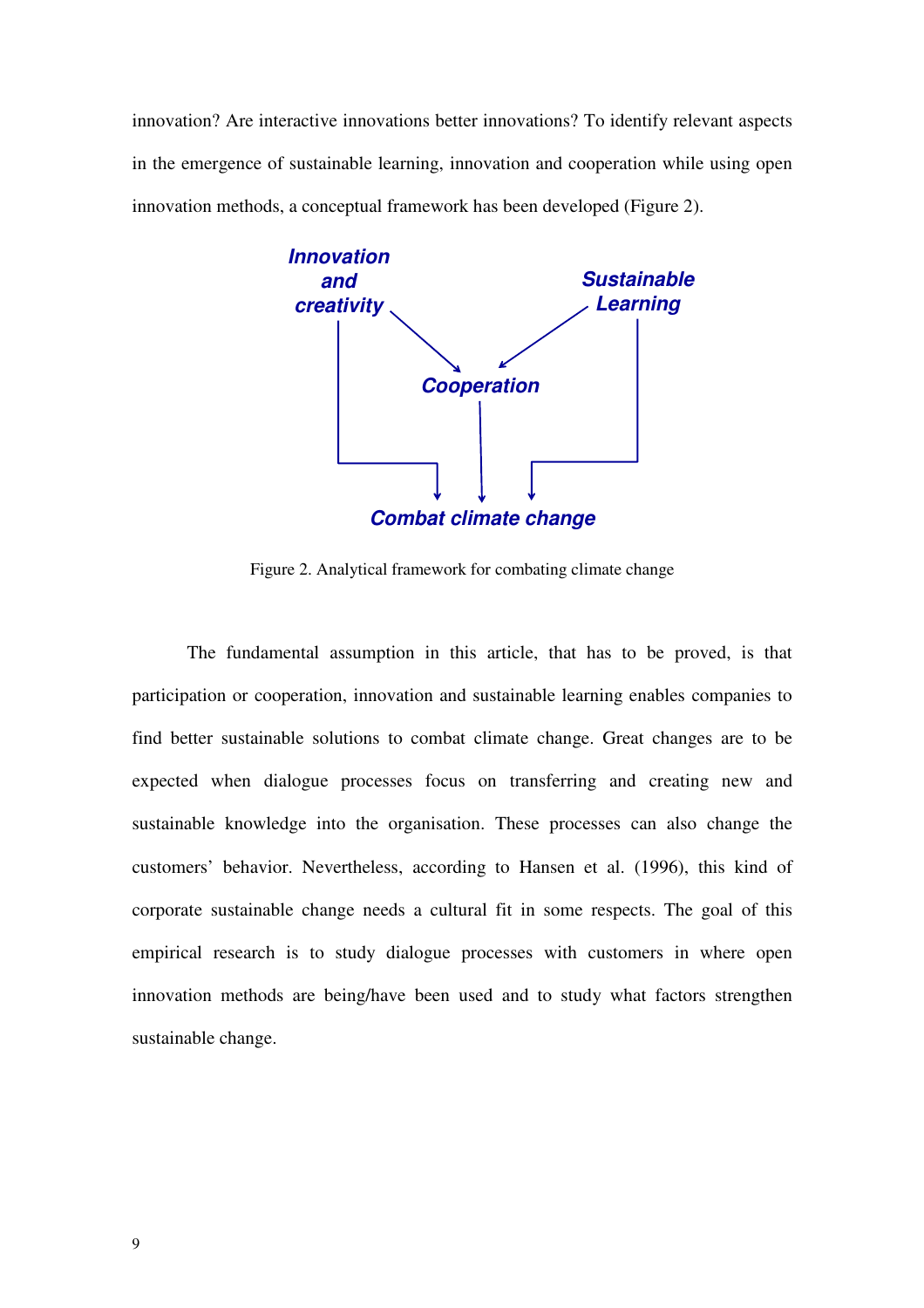## **Methodology**

Based on the analytical framework, this study aims at finding causal relationships between sustainable learning, cooperation, innovation and climateprotecting corporate activities. The study concentrates on open innovation methods. For that purpose, several examples of open innovation methods were analyzed. The research involved empirical analyses of 13 German companies as follows:

- two large companies in the field of building and habitation (services supplier, household appliance company)

- four small and medium-sized companies in the field of building and habitation (construction companies, apartment management companies)

- three large companies in the field of communication and information (international computer manufacturer, international electronics company, print and information services)

- two large companies in the field of mobility (internationally operating transportation and logistics company, internationally operating transportation company)

- two small and medium-sized companies in the field of mobility (public transport company, internationally operating urban mobility and services company)

The companies were selected because of their engagement in sustainable products or processes in the three defined activity fields/ industries. In addition, case selection was based on the companies' demonstrated efforts in using open innovation methods. All analysed dialogue processes had to contain the following aspects:

- Interaction between customers and company representatives
- Mutual understanding of positions, values or knowledge transfer
- High reference to sustainability or climate protection and improving environmental impact

10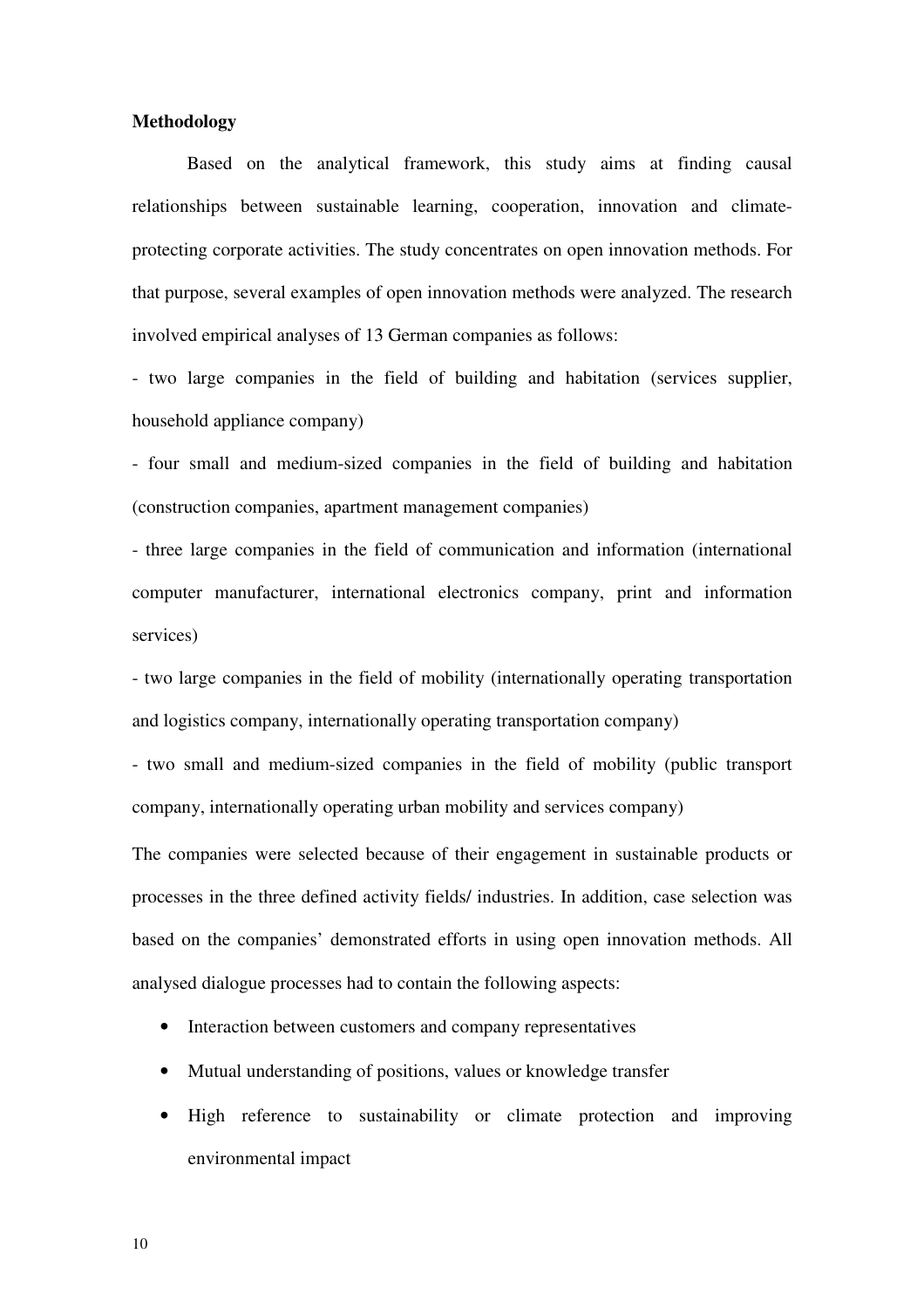Guidelines, questionnaires, face-to-face interviews, telephone interviews and action research were used to obtain information of the dialogue processes using open innovation methods. This field study has employed semi-structured and thematically focused interviews, which were supported by desktop studies of related documents and action research (Mayring 2002; Yin 1994). In the period of March 2003 until now, a total of 38 persons from communication departments, management, R&D, marketing and sustainability or environmental units were interviewed. In total, 10 stakeholder dialogues, 8 innovation workshops, 7 web-communities, 2 idea contests and 1 toolkit were analysed.

Questions concerning sustainable learning were: including the different stakeholders' interests, generating sustainable solutions or new climate-protecting products and services, changing intraorganisational routines and processes, implementing and realising sustainable-oriented dialogue processes, etc. The questions that analysed the cooperation focused on: motive, purpose and participants of dialogues, level of customer participation, participation of company representatives, significance and specificity of sustainability or climate-related issues, etc. Concerning innovation and creativity it was of interest if the companies generated new and climate-protecting products or services, if stakeholders required climate-protecting issues directly, and in which way the products and services improved. These main points are an extract of the investigation and literature research of previous participation and dialogue processes.

For data preparation, minutes, recordings, transcriptions and the composition of categories were used. Content analysis was used to interpret the data (Yin 1994). Data analysis used a coding system according to the analytical framework, meaning each of the factors was operationalized by several codes (Mayring 2003). A code system of cause-effect combinations was developed to identify the conditions for the emergence of climate-protecting activities. The qualitative case study design used allowed the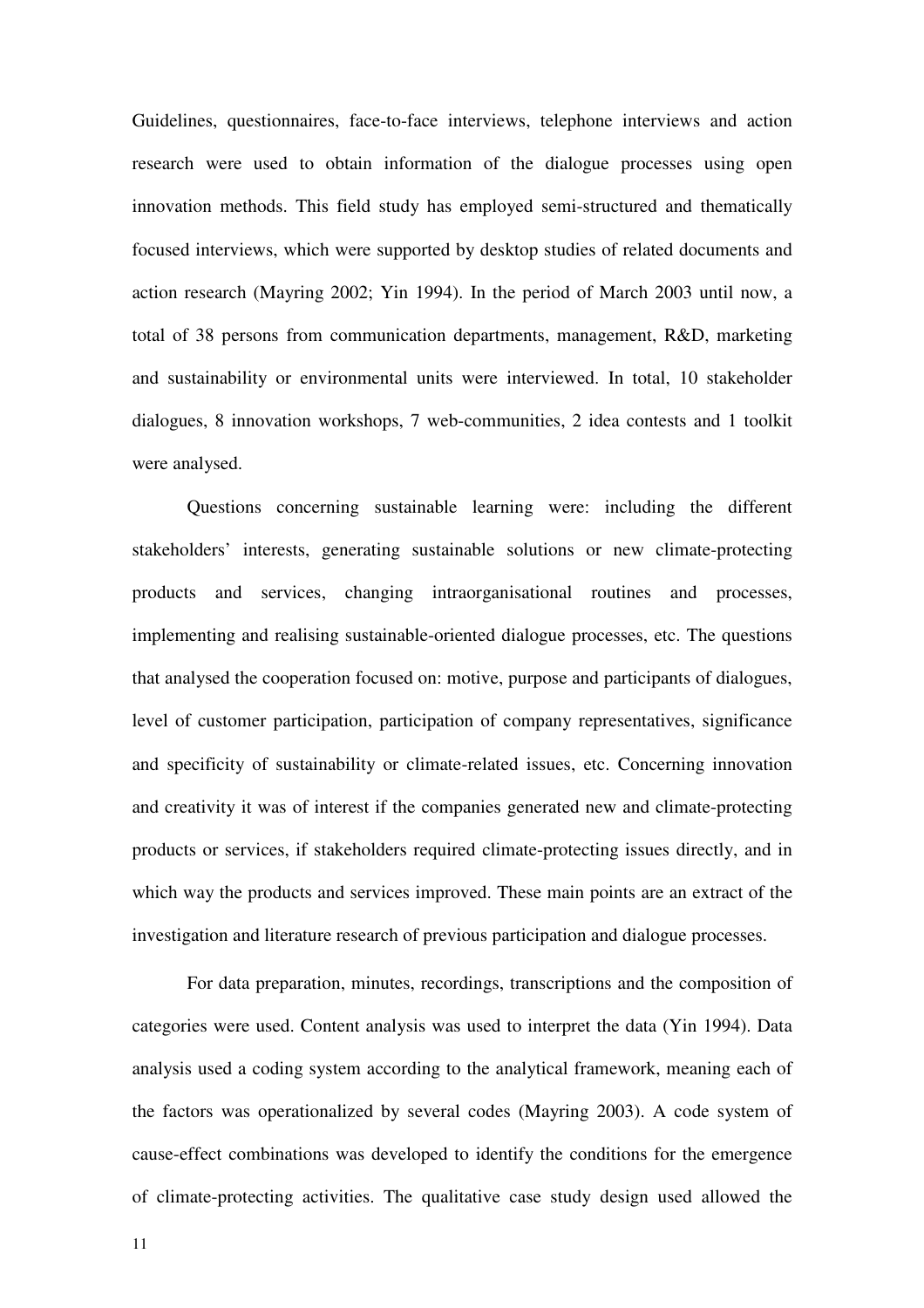analysis of complex social topics such as participation and culture change with a focus on sustainable development. The study's qualitative design targeted subjective perceptions and attributions of the individuals studied.

## **Results**

For many companies it is new to accept and implement the non-market acquirements of various stakeholders in their strategies and action patterns and to have transparent stakeholder communication. There are some relations between sustainable learning, innovation, cooperation and climate-protecting activities. With respect to the companies sustainable learning obviously leads to an increase in knowledge concerning:

- User needs and interests
- User preferences of product and service features
- Products' contribution to climate change
- Role and success factor of users in innovation management
- Methods to analyse user needs

However, the main question remains: How is newly acquired knowledge distributed and anchored in the company?

On the consumers or stakeholders' side there is an increase in knowledge concerning:

- Products and services, and their difficulties regarding adoption of user needs
- Sustainable behavior or consumption decision

The analysis also showed that consumers can become prosumers. But, do they want to? The corporate freedom to develop climate-friendly products and services depends partly on the interaction with stakeholders or the cooperation. In each case cooperation could be improved. The companies accepted the stakeholders and consumers as competent actors and experts of every-day life containing using and solving knowledge as well as knowledge on products/services. Most companies made good experience with open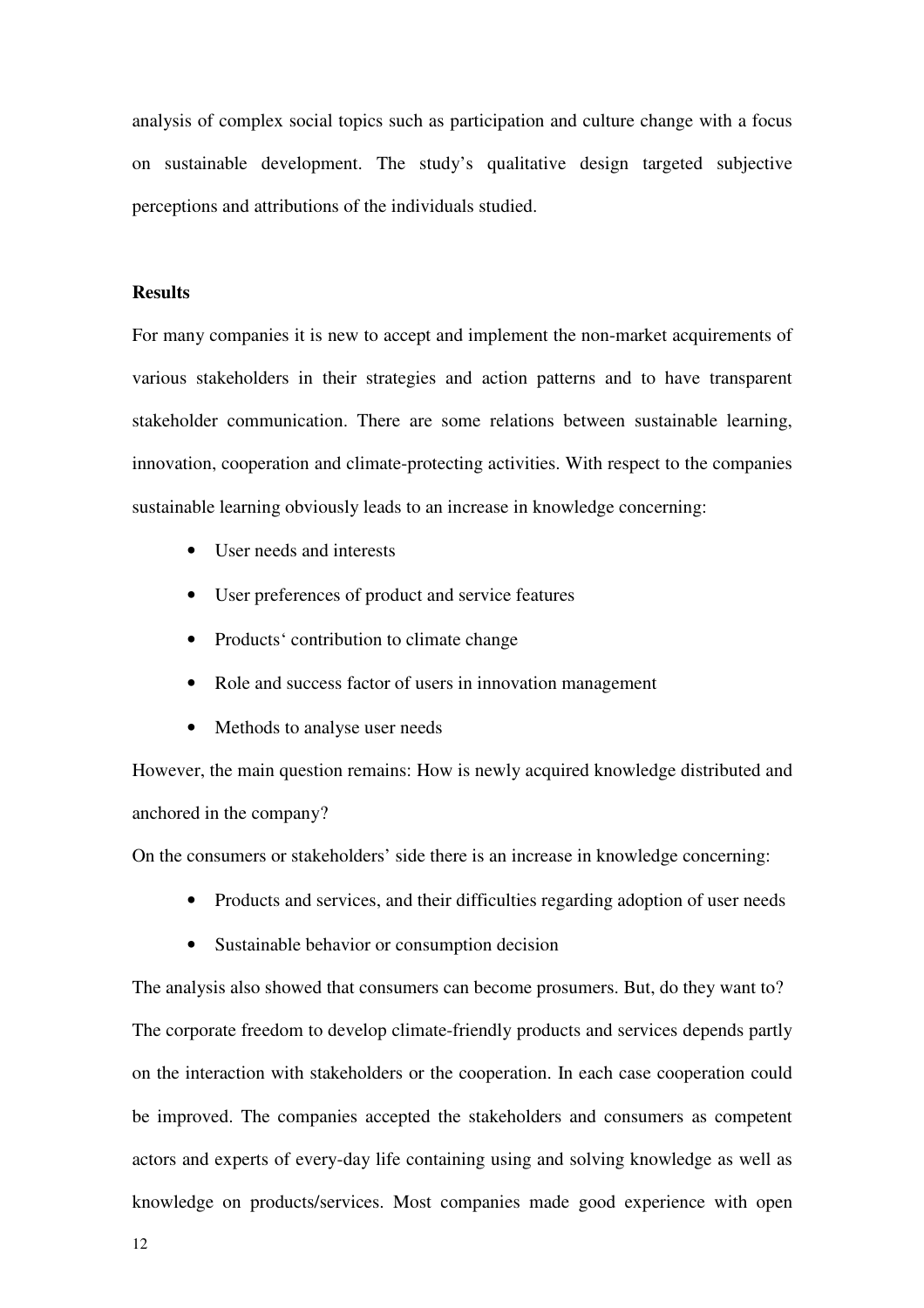innovation tools, and thus invited the customers to exchange further ideas. Especially in innovation workshops new products have been adopted to the user's needs. Therefore, the consumers realised their role in product and service development. Sometimes the consumers also tried to increase their climate-friendly behavior. However, it is critical that very often users bring in their ideas, but they have no rights concerning their submitted ideas (except for some prizes).

Regarding sustainable or climate-protecting innovations and creativity it can be stated that open innovation methods have a different level of interaction or dialogue orientation and therefore diverse possibilities to support a sustainable development and climate-protecting activities. In tendency, the higher the level of interaction the more precise sustainable solutions are. Creativity does not depend on the level of integration or interaction, creativity mostly depends on the people and the problem to be solved. However, sustainability has to be addressed directly by all methods. Sustainability and climate-protection are not an issue of methods or tools, but an issue of multicausal complexity which cannot be solved within a workshop or dialogue process. And it gets even more complex if there are filtering mechanisms due to companies' constraints.

# **Conclusions and Discussion**

This empirical study focused on the question how open innovation methods can enable companies to find new and sustainable solutions, and thus combat climate change. Despite the small sample size, this survey allows some conclusions on the relationship between innovation, cooperation, sustainable learning and climate-protecting activities. As shown in Ernst/Kohn's (2007) research the front end of innovation processes is strongly influenced by the cultural orientation of an organization. Regarding the analytical framework four major conclusions emerge: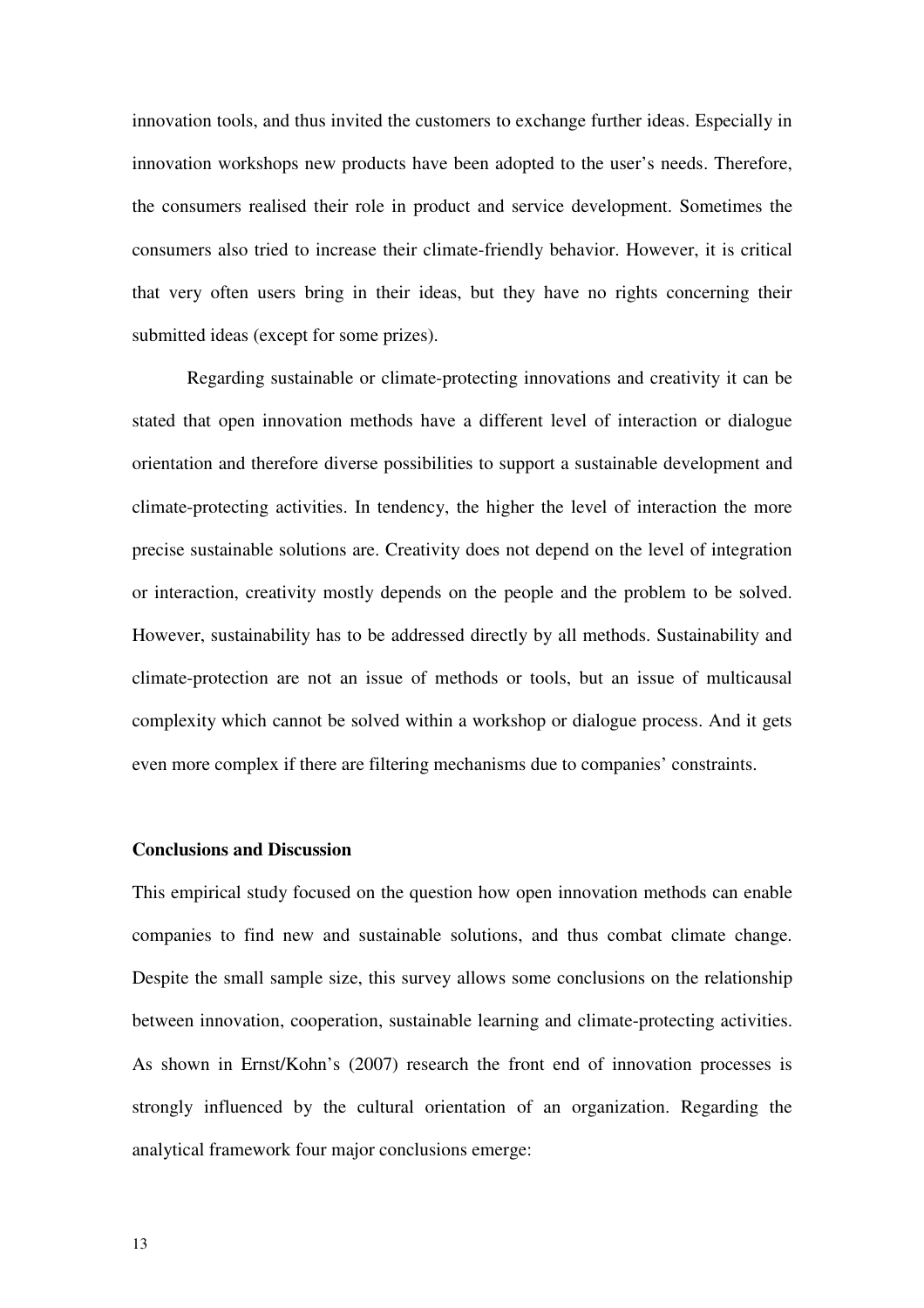First, there is some evidence that open innovation methods or sustainable-related dialogue processes facilitate climate-protecting activities. From an economical point of view, the success of dialogue processes is governed by institutionalisation. Ongoing interaction enables companies to monitor trends and to understand the stakeholders' attitudes and values better. They are also necessary to acquire purposeful background information. If dialogue processes are to be institutionalized, the method chosen needs to be considered carefully. Inviting different stakeholders to a costly arranged dialogue for only a chat will seldom be efficient. For such situations, online-fora, communities or toolkits are more accurate. However, companies tend to not use open innovation methods in difficult situations or conflicts.

Second, open innovation methods are used to implement sustainability, new knowledge, experiences and capabilities into organizations (see also Ernst/Kohn 2007). As the organisational change initiated by interaction and cooperation depends on the organisation's internal structure and leadership, a systemic transfer is necessary. Diverse liability of the level of interaction and integration causes different organisational penetration of the learning processes. To anchor sustainability or the awareness of climate change in businesses permanently dialogue processes are not enough. Organisational structures are necessary to pass and implement the attained information, knowledge and learning effects into the organization as well. This is supported by Walther's (2004) empirical studies that indicated that there is a higher level of organizational learning aptitude or ability in companies that have a well-organised innovation management. Transfer of changed knowledge bases, assumptions, values and capabilities is supported by structure and by culture. Moreover, Walther also observed that sustainability-oriented knowledge, and therefore changed basic beliefs and assumptions, can be implemented effectively in the organization by adequate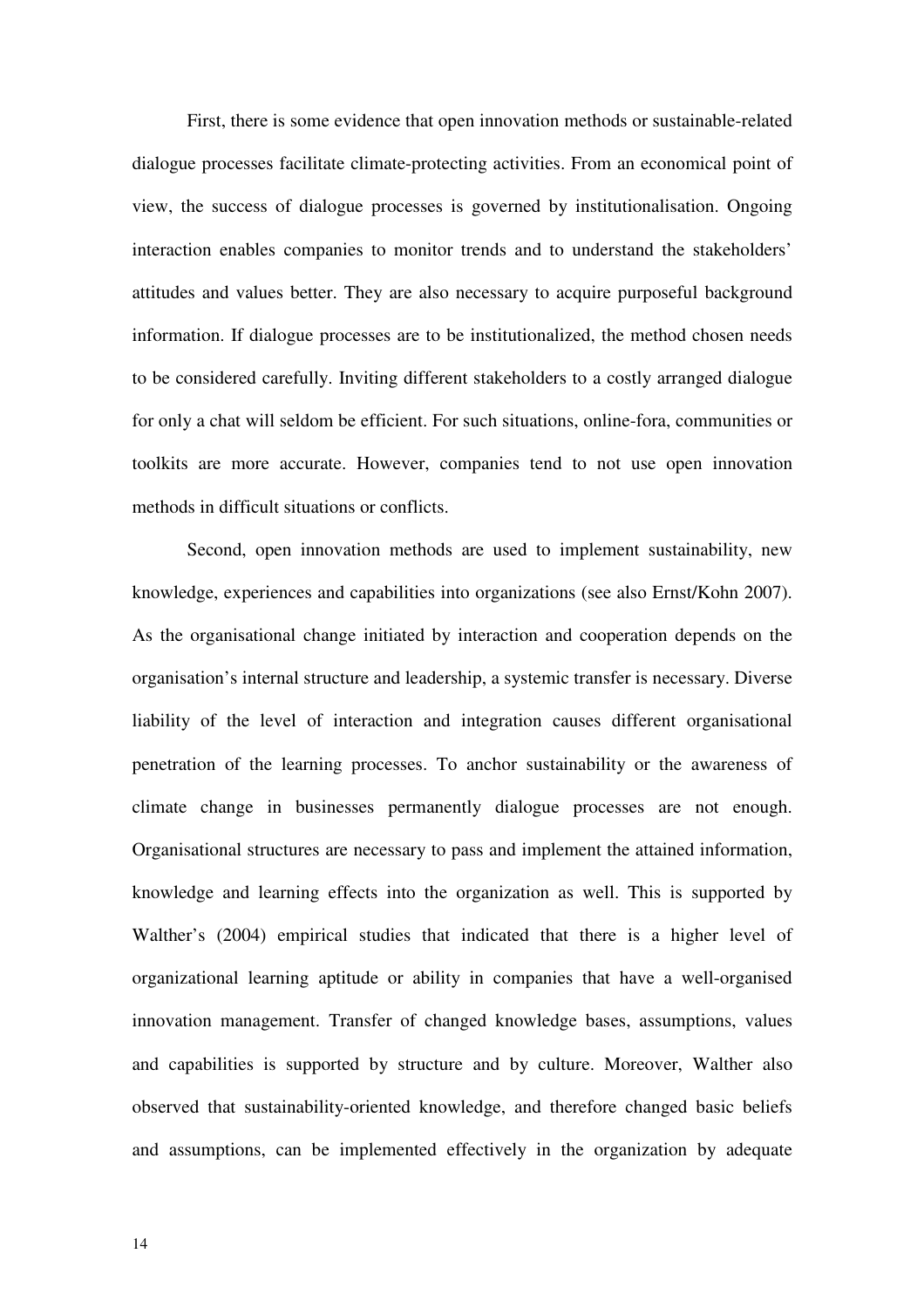structures and cultural elements. Therefore, dialogue-oriented leadership, coaching, platforms and sustainability boards are of high value (Goodpaster 2007).

Third, dialogue initiated intra-organisational learning processes take time due to past processes and history. The reason for this is the strong coordinative and administrative leadership (Clarke 1994). If leadership of very adaptive and innovative managers and change agents that are formal and hierarchical collide, new knowledge, beliefs and capabilities will not be anchored in the whole company. Although there are many changes and high learning processes within management, little participation and knowledge sharing will not initiate sustainable development on the level of operations. Although the organizational members can adopt new routines and knowledge, it does not concern the changed capabilities. Particularly in Hierarchies, the presence and the membership of executives gain in importance. The more these executives leave the company, the more the company loses sustainable knowledge and changed beliefs. Moreover, the less sustainable knowledge and capabilities can be transferred, the less new and sustainable interpretive and action patterns appear.

Forth, most sustainable-oriented dialogue processes were made or open innovation methods were used to legitimate corporate responsibility and to improve corporate image. The fear of loss of reputation is essential. That means dialogue results are often integrated in sustainability reports as well as in communication. Yet, dialogue results should be integrated in processes, product innovation, concepts and visions. According to Ferdinand (2004), these are the main factors of successful use of open innovation methods. The transfer and implementation of sustainable knowledge into the organisation takes place by top-down strategies, norms, platforms and project work and/or interdisciplinary teamwork (see also Kluge et al. 2007). So, implementing dialogue results into the company often requires the management or change agents.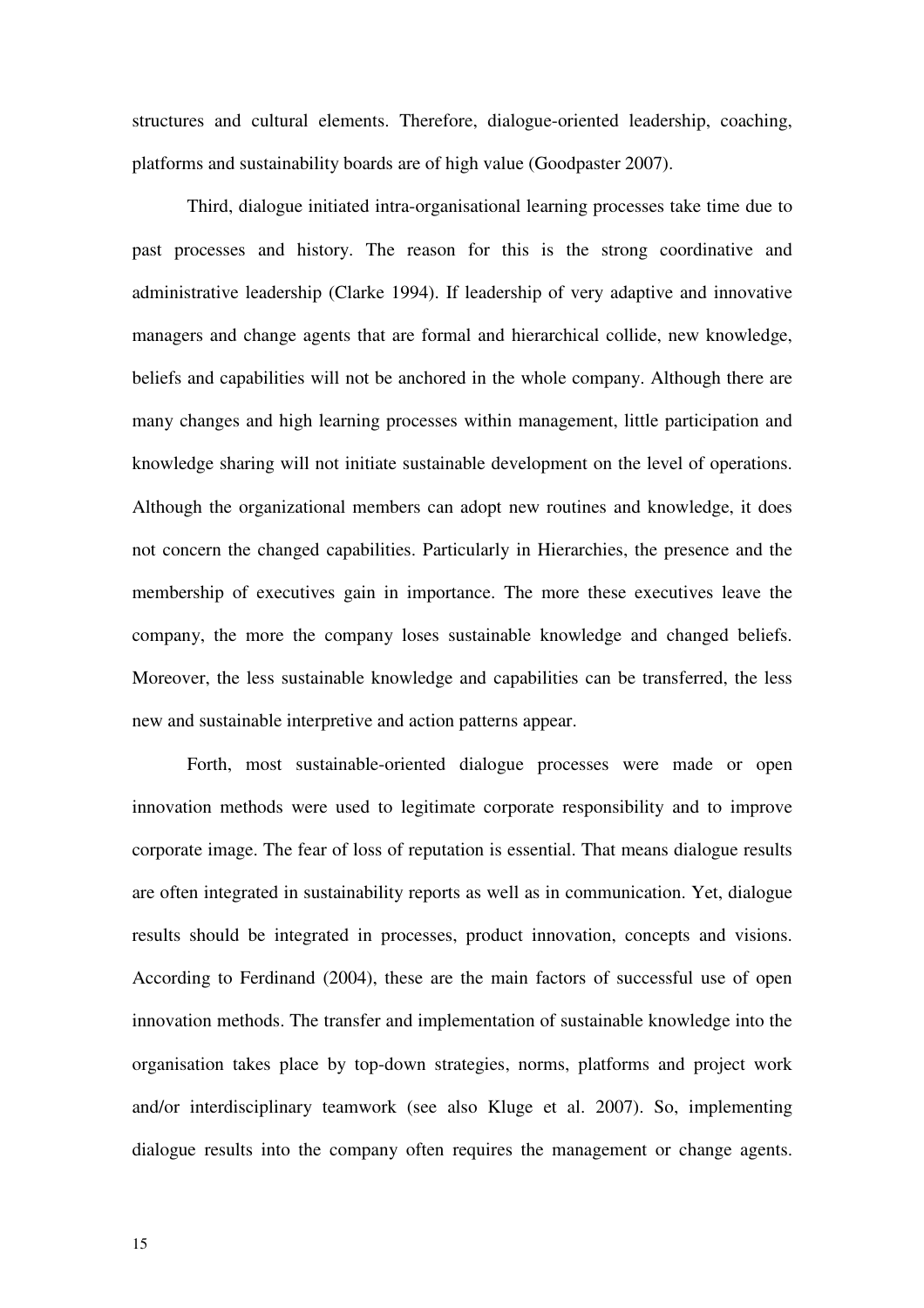Therefore, establishing dialogue processes and the use of open innovation methods often requires new managers.

## **Consequences**

Open innovation methods will not change the world, but they can initiate changes towards more sustainability or climate-protecting activities. With the help of open innovation methods or dialogue processes new views emerge which enable companies to initiate sustainable change. Change can be made easier by open innovation. But how does open innovation or how do dialogue processes support sustainability and climateprotection? Together with stakeholders, companies can negotiate their own interests and those of stakeholders. Thus, sustainable development is strengthened and responsibility is located in a new manner (Mark-Ungericht 2004). With regard to efficiency and core competences, it is not clear whether and when open innovation methods are useful (Zerfaß 1996). In addition, there are difficulties and risks for companies, especially when the dialogue results are not directly noticeable for customers or for stakeholders in general, such as newly structured intra-organizational processes or the leaving out of toxic materials in the production process.

Enabling sustainable learning processes does not depend on the level of cooperation. Even the trustful exchange of single positions and the deeper understanding of different interests already serve as a platform where sustainable development can be initiated (Stiegnitz 1997). Nevertheless, it is necessary to implement open innovation effects and results (such as structural and cultural change, new forms of leadership, group work and platforms) into organisations. The focus should not only be on platforms but also on human resource development, especially regarding team work and project work. Hansen and Raabe (1991) emphasize that the reason for stakeholder participation in product development is more often a strategic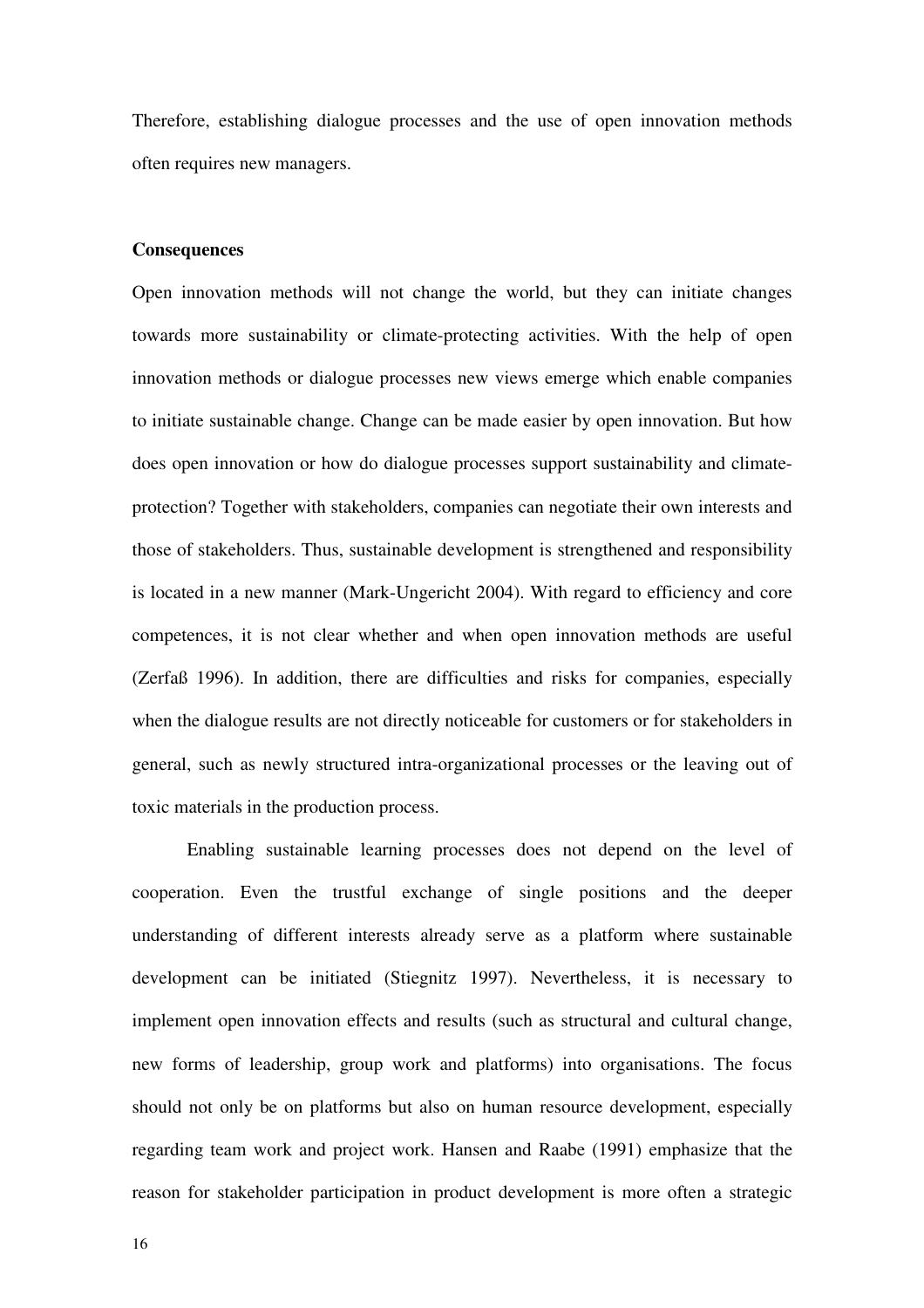decision than an immediate result of the company's environment. To initiate climateprotecting activities, change agents (managers and executives) with a high sustainability and climate-protecting orientation are not enough; cooperative leadership is also necessary. In total, combating climate change – open innovation methods help, but it depends…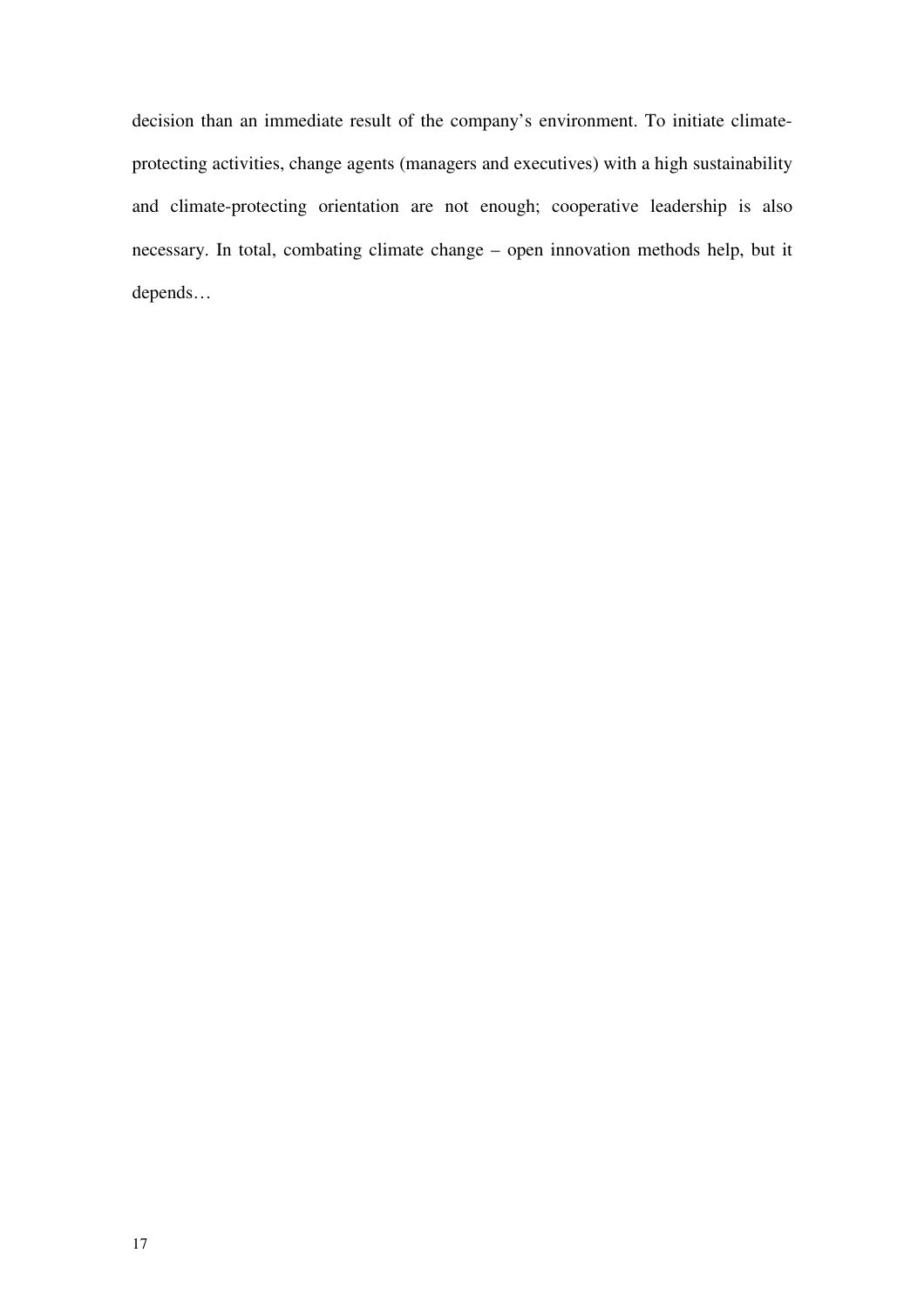### **References**

- Arnold, M. 2007. Strategiewechsel für eine Nachhaltige Entwicklung Prozesse, Einflussfaktoren und Praxisbeispiele, Marburg: Metropolis.
- Baer, M. and M. Frese. 2003. Innovation is not Enough: Climates for Initiative and Psychological Safety, Process Innovations, and Firm Performance, *Journal of Organizational Behavior* 24: 45-68.
- Bechmann, G. 1997. Diskursivität und Technikgestaltung, in Diskursive Verständigung? Mediation und Partizipation in Technikkontroversen, S. Köberle et al. (Eds.), Baden-Baden: Nomos. pp. 151-163.
- Boehnke, K. 1998. Stakeholder-Dialoge, in A. Biesecker et al. (Eds.), Ökonomie der Betroffenen und Mitwirkenden: Erweiterte Stakeholder-Prozesse, Darmstadt: Centaurus, pp. 181-203.
- Brundtland, G. 1987. Our Common Future: The World Commission on Environment and Development. Oxford: Oxford University Press.
- Cameron, K.S. and Freeman, S. 1991. Cultural Congruence, Strength and Type: Relationships to Effectiveness, in R.W. Woodman and W.A. Passmore (Eds.), Research in Organizational Change and Development 5, pp. 23-58.
- Cameron, K.S. and Quinn, R.E. 1999. Diagnosing and Changing Organizational Culture, Reading: Addison-Wesley Publishing.
- Coch, L. and French, J.Jr. 1969. Overcoming Resistance to Change, in R. Sutermeister (Ed.), People and productivity, Manchester, pp. 406-428.
- Davis, S. 1984. Managing Corporate Culture, Cambridge: HarperBusiness.
- Dyck, C van et al. 2005. Organizational error management culture and its impact on performance: A two-study replication, *Journal of Applied Psychology 90*: 1228-1240.
- Ernst, H. and Kohn, S. 2007. Organisational Culture and Fuzzy-Front End Performance in New Product Development, in: Zeitschrift für Betriebswirtschaft, Special Issue 2/2007, S. 1- 18.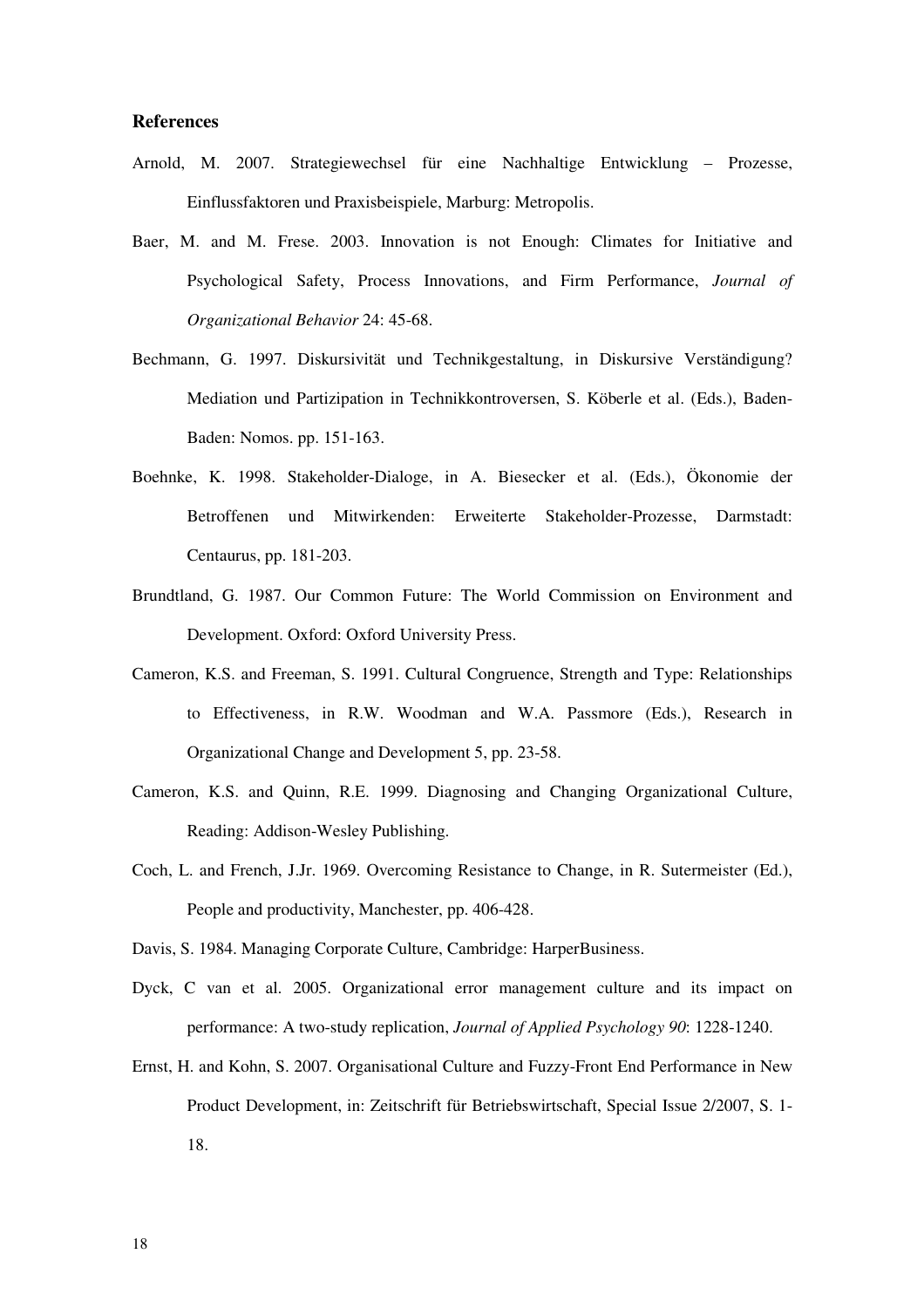Ernst, H. 2003. Unternehmenskultur und Innovationserfolg – Eine empirische Analyse, *Zeitschrift für betriebswirtschaftliche Forschung 55*: 23 - 44.

Ferdinand, N. 2004. Mit Ernsthaftigkeit zum Erfolg!, *Ökologisches Wirtschaften 1*: 13-14.

- Foster, C. and Green, K. 2000. Greening the innovation process, *Business Strategy and the Environment 9*: 287-303.
- Franke, Nikolaus and Frank T. Piller, 2004, "Value creation by toolkits for user innovation and design: The case of the watch market". Journal of Product Innovation Management, 21 (6): 401 –415.
- Franke, Nikolaus and Sonali Shah, 2003, "How communities support innovative activities: an exploration of assistance and sharing among end-users". Research Policy, 32(1): 157– 178.
- Franke, Nikolaus, Eric von Hippel and Martin Schreier, 2006, "Finding commercially attractive user innovations: A test of lead user theory". Journal of Product Innovation Management, 23 (4): 301– 315.
- Ghosh, S. 2001. Introduction to the special issue, *Journal of Operations Management 19*: 131- 142.
- Ghoshal, S. et al. 2000. Value creation, *Executive Excellence* 17, 11: 10-11.
- Goodpaster, K. 2007. Conscience and Corporate Culture (Foundations of Business Ethics), Blackwell Publishing: Oxford.
- Green, A.O. and Hunton-Clarke, L. 2003. A Typology of Stakeholder Participation for Company Environmental Decision-Making, *Business Strategy and the Environment 12*: 292-299.
- Hage, M. and Hoffmann, E. 2004. Partizipative Produktentwicklung Die Chance für nachhaltige (Unternehmens-) Entwicklung, *Ökologisches Wirtschaften 1*: 19-20.
- Hansen, U. and Bode, M. 1999. Marketing & Konsum: Theorie und Praxis von der Industrialisierung bis ins 21. Jahrhundert, München: Vahlen**.**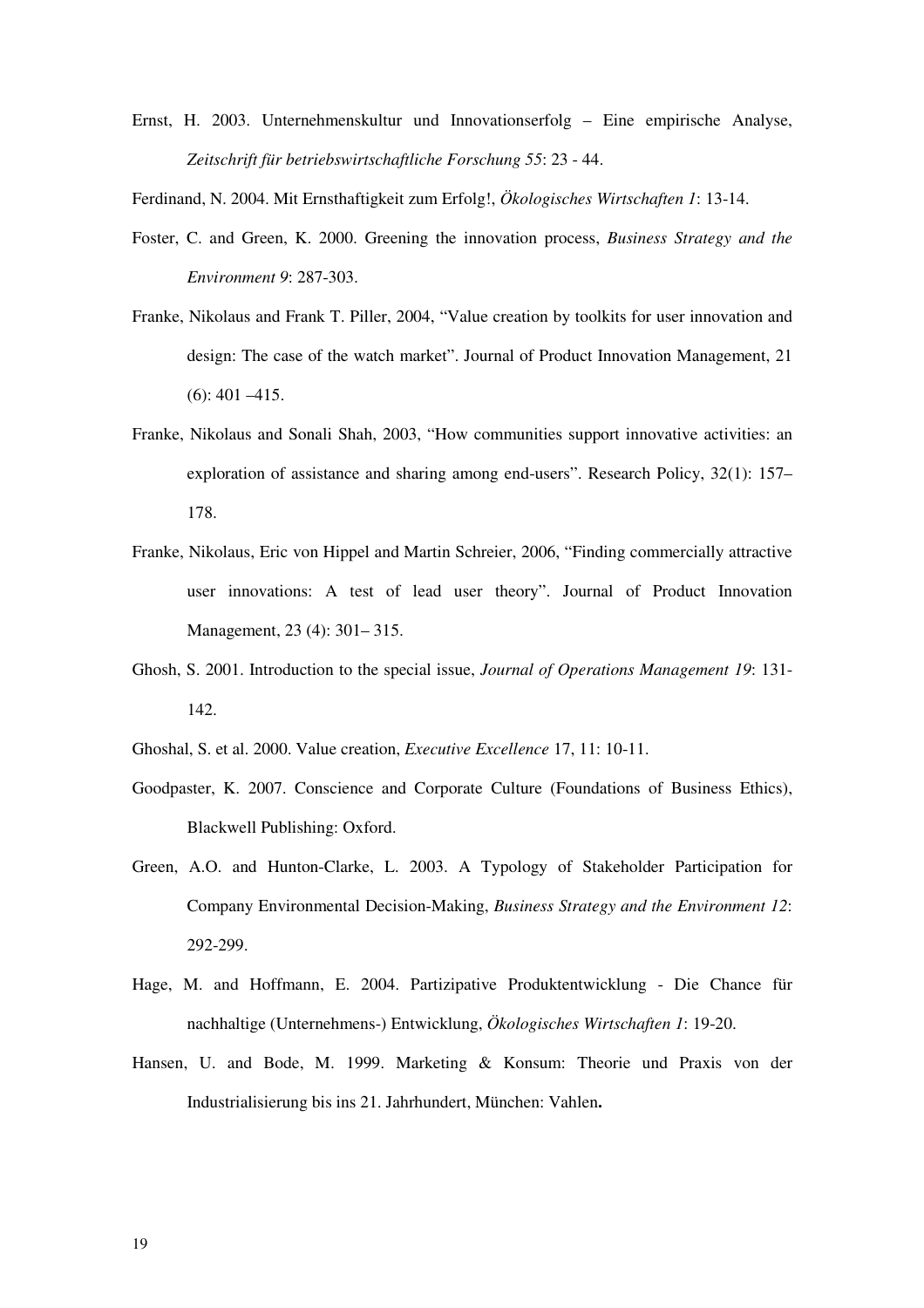- Hansen, U. and Raabe, T. 1991. Konsumentenbeteiligung an der Produktentwicklung von Konsumgütern – Ergebnisse einer empirischen Untersuchung, *ZfB – Zeitschrift für Betriebswirtschaft 61*, 2: 171-194.
- Hansen, U. et al. 1997. Unternehmensdialoge mit gesellschaftlichen Meinungsführern Beispiel: Procter & Gamble, *pr magazin 4*: 43-50.
- Hansen, U. et al. 1996. Dialogische Kommunikationsverfahren zur Vorbeugung und Bewältigung von Umweltskandalen: Das Beispiel des Unternehmensdialoges, in Bentele G. et al. (Eds.), Dialogorientierte Unternehmensführung, Berlin, pp. 307-332.
- Hart, A. 2007. Foundations of a Customer-Oriented Strategy. Integration and Involvement, Saarbrücken: VDM Verlag Dr. Müller.
- Heracleous, D. and de Vogue, S. 1998. Bridging the Gap of Relevance: Strategic Management and Organizational Development, *Long Range Planning 31*, 5: 742-754.
- Hoffmann, E. 2007. Consumer integration in sustainable product development, *Business Strategy and the Environment 16*, 5: 322-338.
- Howard-Grenville, J.A. 2007. Corporate Culture and Environmental Practice: Making Change at a High-Technology Manufacturer, Northampton: Edward Elgar Publishing.
- Hübscher, M. and Müller, M. 2001. Wo bleibt das Individuum in der Nachhaltigkeitsdebatte? Eine integrative Ethik für eine Nachhaltige Entwicklung, *Zeitschrift für Wirtschaftsund Unternehmensethik 2*, 3: 365-384.
- Ihlenfeld, J. 2007. The Impact of Knowledge Sharing on Corporate Culture: An Outlook on Small and Medium-Sized Enterprises, Saarbrücken: VDM Verlag Dr. Müller.
- Kenber, M. and Salter, L. 2002, The Gold Standard: Quality Standards for CDM and JI Projects, http://www.wwf.or.jp/lib/climate/COP8\_standards.pdf, 28.05.2009.
- Kessell, A. 2007. Marktorientierte Unternehmenskultur als Erfolgsfaktor junger Unternehmen : kontextspezifische Konzeption und empirische Untersuchung, Wiesbaden: Dt. Univ.- Verl.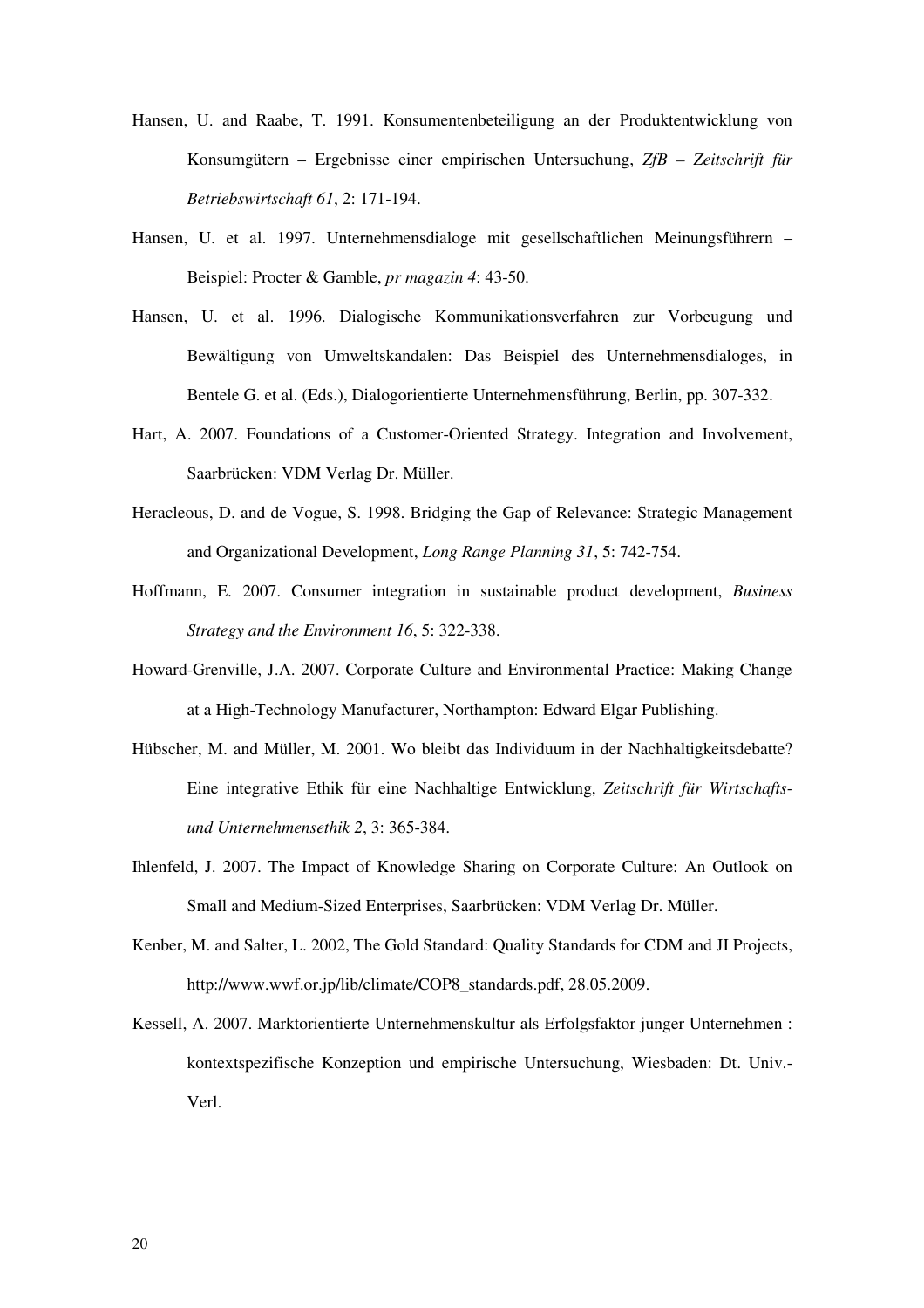- Klein, A. and Steinert, A. 2004. Erfolgreicher Stakeholder-Dialog: Ein Governance Modell?, in D. Dietzfelbinger; R. Thurm (Eds.), Nachhaltige Entwicklung: Grundlage einer neuen Wirtschaftsethik, Mehring, pp. 117-128.
- Kluge, N. et al. 2007. Innovation, Participation and Corporate Culture. A European Perspective, *Working Paper 9*, Rostock.

http://www.projekt-tim.org/downloads/tim\_working\_paper\_09.pdf.

- Lilien, Gary, Pamela D. Morrison, Kathleen Searls, Mary Sonnack and Eric von Hippel, 2002, "Performance assessment of the lead user idea-generation process for new product development". Management Science, 48 (8): 1042–1059.
- Lüthje, Christian and Cornelius Herstatt, 2004, "The lead user method: an outline of empirical findings and issues for future research". R&D Management, 34(5): 553–568.
- Luhmann, N. 1989. Politische Steuerung: Ein Diskussionsbeitrag, *Politische Vierteljahresschrift 30*, 1: 4-9.
- Mark-Ungericht, B. 2004. Die Ethical Trading Initiative Multistakeholder-Dialog, organizationale Grenzen und betriebliche Verantwortungsräume in Zeiten ökonomischer Entgrenzung, *WISO - Wirtschafts- und Sozialpolitische Zeitschrift 1*, 27: 61-90.
- Mariacher, A. 1996. Dialogkommunikation auf Branchenebene, in G. Bentele et al. (Eds.), Dialogorientierte Unternehmensführung, Berlin: Vistas, pp. 287-306.
- Mayring, P. 2002, Einführung in die qualitative Sozialforschung, Weinheim: Beltz.
- Mayring, P. 2003, Qualitative Inhaltsanalyse, Grundlagen, Techniken, Weinheim: Beltz.
- Osmers, H. 2004, Stakeholderdialoge und Unternehmenserfolg: Eine empirische Studie über Erfahrungswerte bei führenden deutschen Konzernen, Oldenburg/Berlin, www.gelena.net.
- Osterhold, G. 2002, Veränderungsmanagement: Wege zum langfristigen Unternehmenserfolg, Wiesbaden: Gabler**.**
- Piller, Frank T. and Dominik Walcher, 2006, "Toolkits for idea competitions: a novel method to integrate users in new product development". R&D Management, 36(3): 307–318.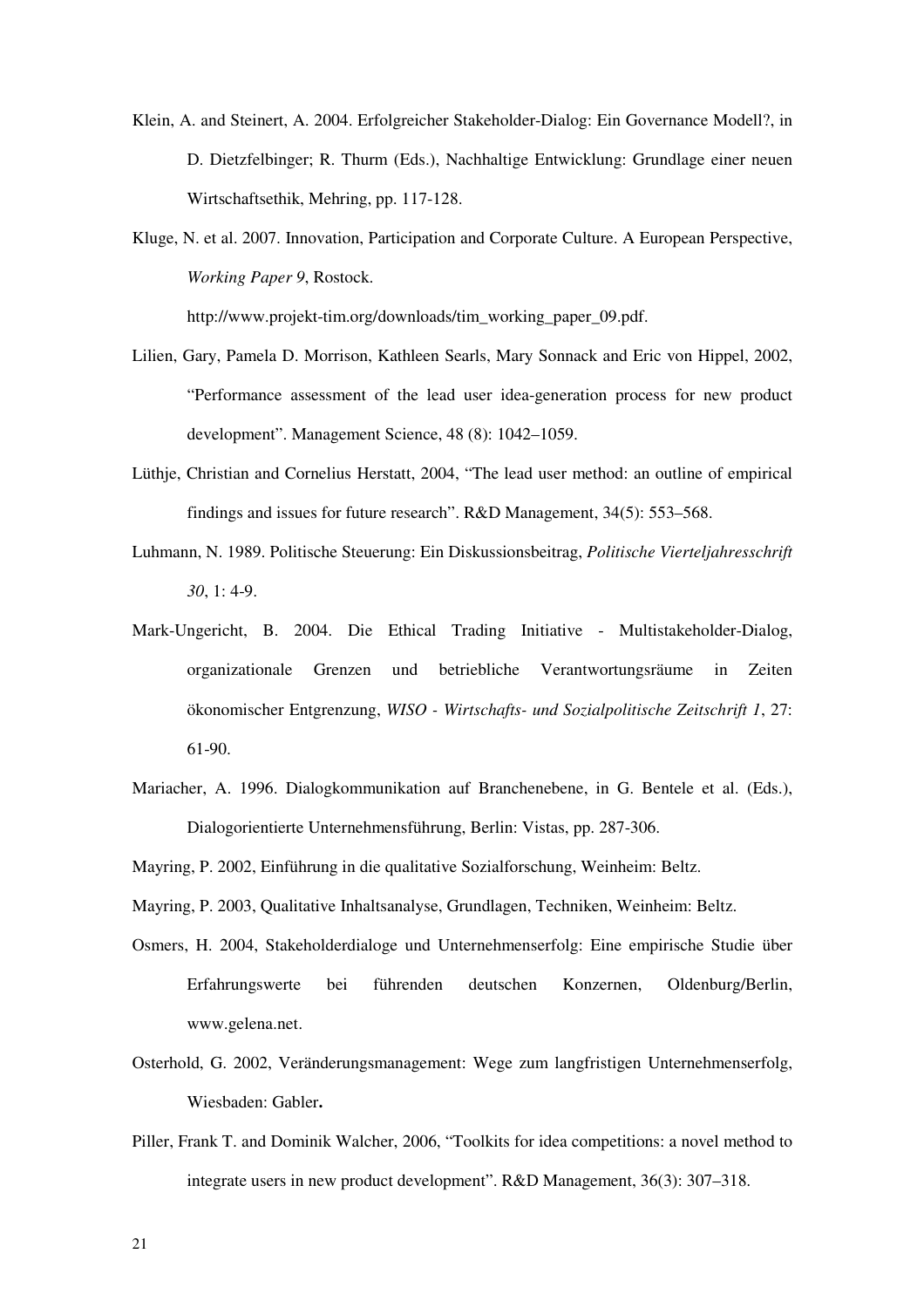- Piller, Frank T., Petra Schubert, Michael Koch and Kathrin Moeslein, 2005, "Overcoming mass confusion: collaborative customer co-design in online communities". Journal of Computer-Mediated Communication, 10(4).
- Piore, M.J. et al. 1994. The Organization of Product Development, *Industrial and Corporate Change 3*, 2: 405-434.
- Renn, O. and Webler, T. 1996. Der kooperative Diskurs: Grundkonzeption und Fallbeispiel, *Analyse & Kritik 8*, 2: 175-207.
- Schein, E. H. 2005, DEC is dead, long live DEC: the lasting legacy of Digital Equipment Corporation, San Francisco: Berrett-Koehler Publishers, Inc.
- Schein, E. H. 1995, Organizational culture and leadership, San Francisco: Jossey Bass Publishers.
- Siebenhüner, B. and Arnold, M. 2007. Organizational learning to manage sustainable development, *Business Strategy and the Environment 16*, 5: 339-353.
- Urban, Glen L. and Eric Von Hippel, 1988, "Lead user analyses for the development of new industrial products". Management Science, 34 (5): 569-82.
- Von Hippel, Eric, 1978, "Successful industrial products from customer ideas. Presentation of a new customer-active paradigm with evidence and implications". Journal of Marketing, 42 (1): 39– 49.
- Von Hippel, Eric, 1986, "Lead users: A source of novel product concepts". Management Science, 32 (7): 791 – 805.
- Von Hippel, Eric, 1988, The sources of innovation. NY: Oxford University Press.
- Von Hippel, Eric, 2001, "Perspective: User toolkits for innovation". Journal of Product Innovation Management, 18 (4): 247 - 257.
- Walcher, D. 2007. Der Ideenwettbewerb als Methode der aktiven Kundenintegration: Theorie, empirische Analyse und Implikationen für den Innovationsprozess. Wiesbaden.
- Walther, M. 2004. Umweltmanagementsysteme und Unternehmenskultur: unternehmenskulturelle Passung als Wirkungsdeterminante von